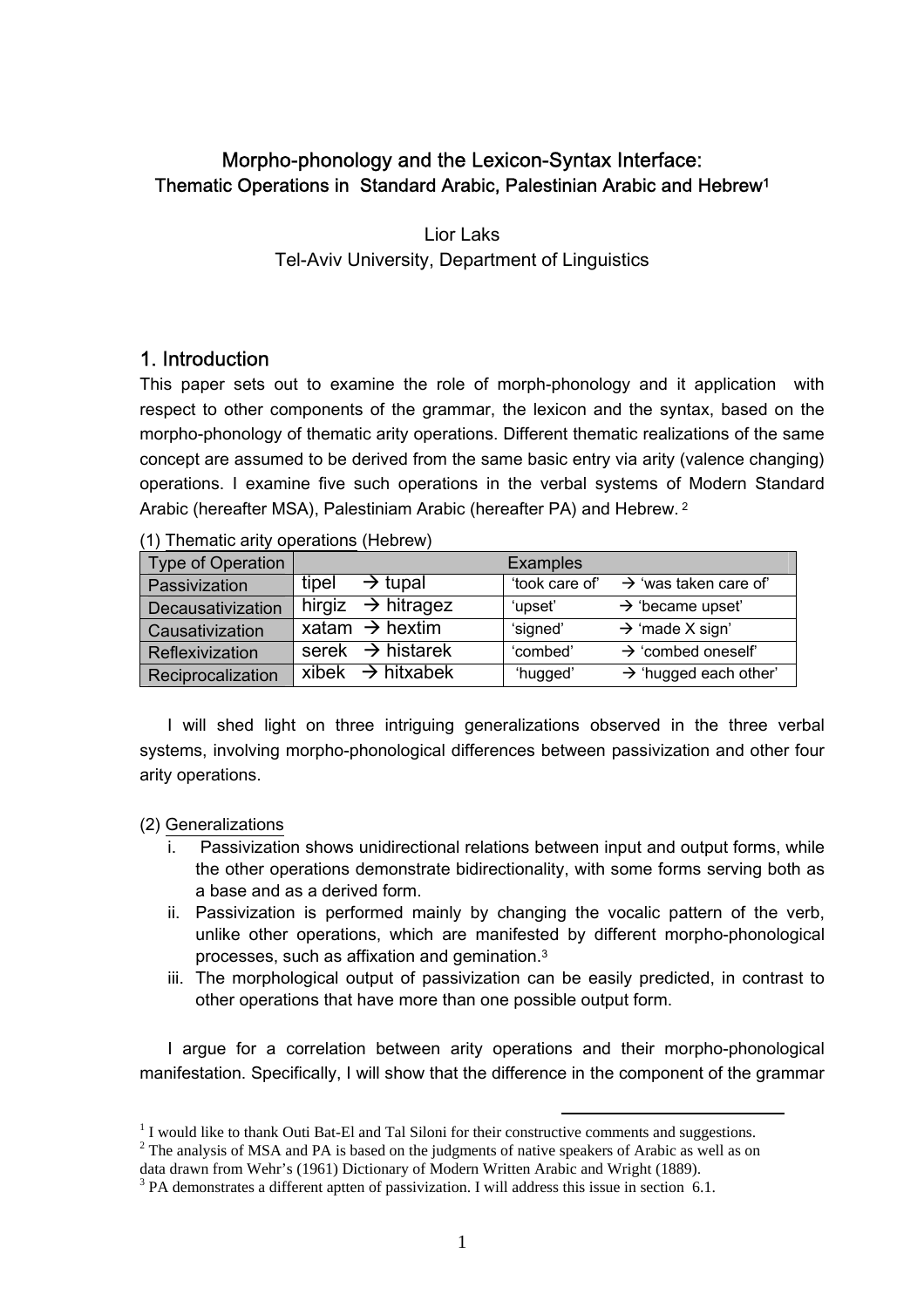where operations take place, lexicon vs. syntax, is what underlies the observed generalizations. This analysis is provided within the framework of the word-based theory (Aronoff 1976) and the theory of the Lexicon-Syntax Parameter (hereafter 'Lex-Syn Paramater') (Reinhart & Siloni 2005). I will argue that the setting of this parameter dictates morpho-phonological properties with regard to the variety of derivations which can take place, the predictability, and the directionality of such operations.

This paper is organized as follows: In §2 I provide the theoretical basis for the analysis. Section 3 outlines the five types of arity opeartions discussed in this paper. Section 4 deals with the verbal systems of MSA, PA and Hebrew. In §5, I discuss the morpho-phonological processes responsible for deriving one verbal form from another. In §6, I analyze the morpho-phonological differences between syntactic and lexical operations based on the procesess which manifest the derivation of new predicates.

## 2. Theoretical Framework

My analysis is couched within two theoretical frameworks, Aronoff's (1976) word-based model of morphology and the Lexicon-Syntax parameter (Reinhart and Siloni 2005).

### 2.1. The Word-based Approach

### 2.1.1 Words vs. Morphemes

The word-based approach, originally proposed in Aronoff (1976), is based on the notion that the lexicon consists of words rather than morphemes or roots. Aronoff's main thesis states that a new word is formed by applying Word Formation Rules (WFRs) to an already existing word. Both the new word and the existing word are members of a major lexical category. Every WFR specifies the following: (i) The properties of the words on which it can operate. (ii) A unique phonological process which is performed on the base. (iii) A syntactic label and subcategorization for the resulting word. (iv) A semantic reading, which is a function of the reading of the base, for the resulting word. Aronoff refers to these rules as once-only rules. These rules do not apply every time the speaker of a language speaks. They serve for producing new words, which may be added to the speaker's lexicon, and redundancy rules defining morphological relations. They are thus different from the rules of syntax and post-lexical phonology, which must apply in the derivation of a sentence.

### 2.1.2 Stem Modification

There are two main approaches to the relation between a consonantal root and a vocalic template in Semitic languages, such as Arabic and Hebrew. The tradition approach views takes the consonantal root, which consists of 2-4 consonants in a specific order, as carrying the core meaning of the stem, and thus expresses the semantic relations between stems. This view is structurally expressed by the multitiered representation proposed by McCarthy (1981), where the vocalic patterns are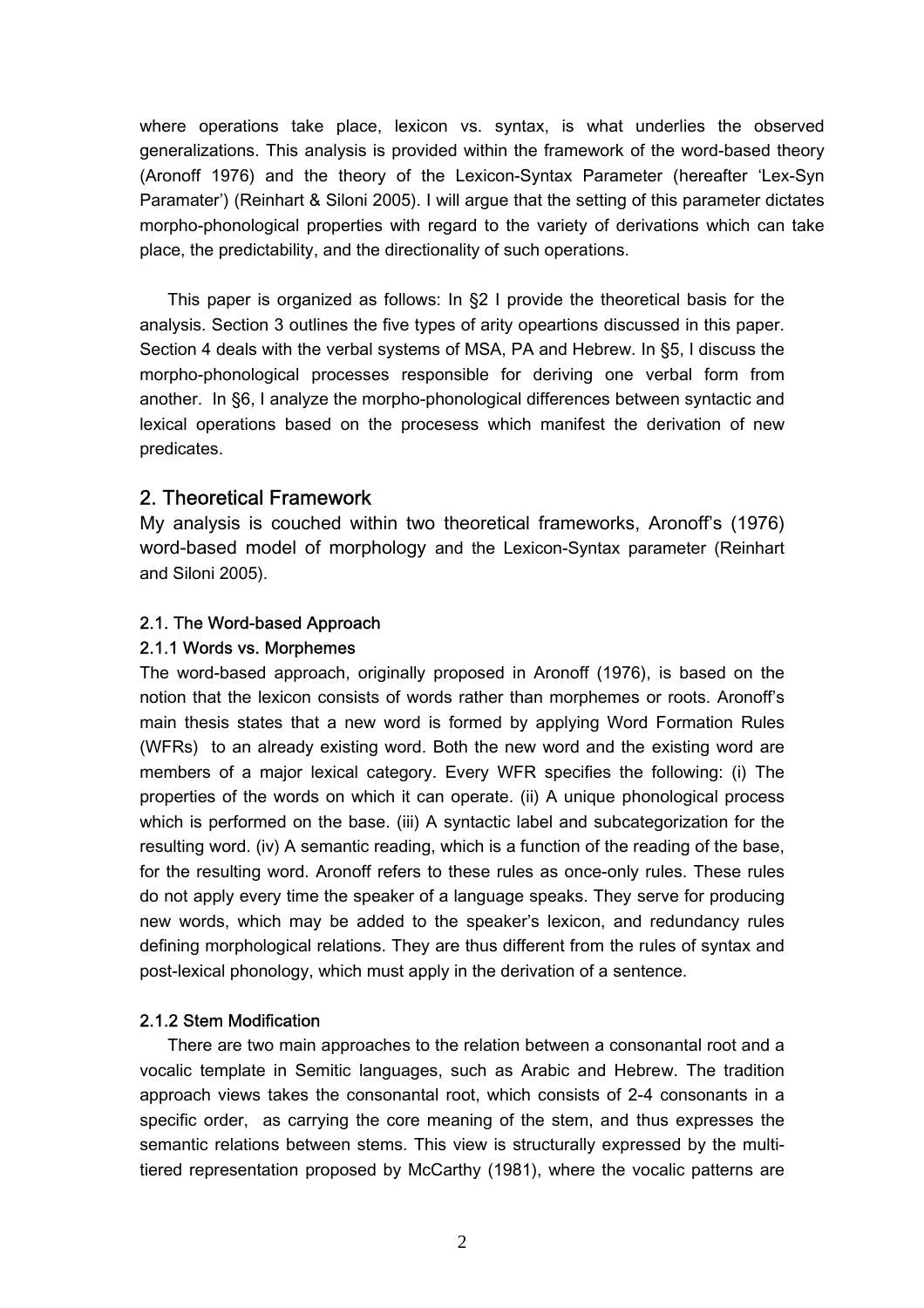represented independently, on the basis of morphological categories. Deriving new forms involves the extraction of a consonantal root from the base form and associating it with a given template (Bat-El 1986). However, this approach invokes both a theoretical and empirical problem, known as the problem of transfer (Bat-El 1994). Recent research has revealed that the information transferred from the base to the derived form is not only the order of the consonants but also which consonants occupy adjacent positions in the base, i.e. whether two or more consonants form a cluster.

Stem Modification is an alternative theoretical model, which can account for generalizations about morpho-phonological alternations as it allows for internal stem adjustments. It was first introduced in Steriade (1988) in the analysis of reduplication and in McCarthy and Prince (1990) in the analysis of the formation of the Arabic broken plurals and diminutives. Arabic broken plurals cannot be derived by root-totemplate morphology, as there are structural properties that are drawn from the singular base, which cannot be attributed to either the root or the template. This is attested when vowel length is transferred from the singular stem to the plural (3a) and when derivational morphemes survive derivational processes (3b).

(3) Arabic broken plural

a. qindiil  $\rightarrow$  qanaadiil 'lamp' b. miftaaħ  $\rightarrow$  mafaatiiħ 'kev'

These examples show that lexical relations in Arabic broken plurals involve more than just the root and are established over words or lexemes.

Bat-El (1994) provides further support for this model within the analysis of the formation of denominative verbs in Modern Hebrew. Bases which contain five or more consonants arranged in clusters yield verbs containing the same clusters.

(4) Transferred Clusters praklit 'lawyer'  $\rightarrow$  priklet 'to practice law' sandlar 'shoemaker'  $\rightarrow$  sindler 'to make shoes'

Moreover, denominative verbs whose vocalic pattern is the marked  $o$ -e can be derived only from nouns whose base contains the vowel  $\sqrt{d}$  (4).

(5) tof 'a drum'  $\rightarrow$  tofef 'played a drum' kod 'a code'  $\rightarrow$  koded 'coded'

This provides further support for stem modification motivated by the need to keep the derived verb as faithful as possible to its base when a suitable vocalic pattern exists in a language.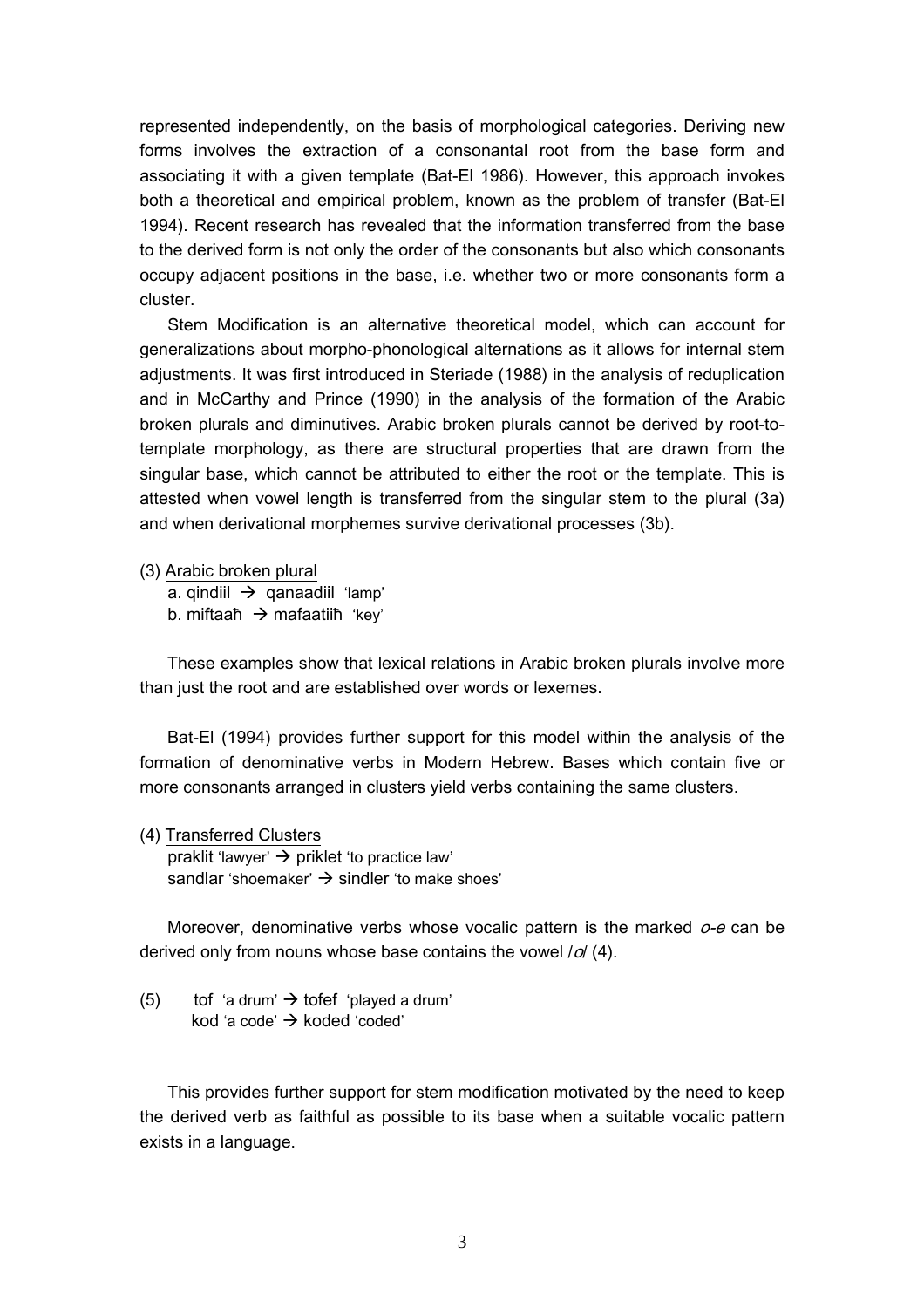The root extraction approach assumes that the template contains a certain CV order and fails to explain why this structure is different for different verbs of the same template. Moreover, it does not explain why a multi-consonantal root should be arranged as its base, in addition to the order of the consonants. In stem modification, however, the relevant changes are made on the base itself and thus, it is not surprising that some of the base's properties survive in the derived form.

### 2.2. The Lexicon-Syntax Parameter

### 2.2.1 Thematic Relations

The theta system is the System enabling the interface between the conceptual and computational systems, the syntax and, indirectly, the semantic interface systems (Reinhart 2000). For each set of systems of the UG, one assumes the existence of some central system that gathers information, which may be legible for sets of systems and enables the interface. The theta system can be viewed as the central system of the system of concepts.

The theta system consists of lexical entries, specified for their theta roles andt a set of arity operations on lexical entries, which may generate new entries, or just new options of realization.

### 2.2.2. The Lexicon-Syntax Parameter

Although predicates such as reflexives and reciprocals are derived by the same kind of operation universally, the considerable crosslinguistic variation they exhibit results from the level in which these operations apply according to a parametric choice. Reinhart & Siloni (2005) suggest that UG arity operations, which affect the syntactic valence of a verb can apply in the lexicon or in the syntax, as formulated in the following parameter.

### (6) The Lex-Syn Parameter (Reinhart & Siloni 2005)

UG allows thematic arity operations to apply in the lexicon or in the syntax.

The syntactic component of the grammar is the engine that builds phrases from elements selected from the lexicon. The question arises as to whether the syntactic components can manipulate the thematic information of these elements. It has been suggested that the syntactic machine operates with the selected elements and the lexical-semantic information they bear and cannot change their basic properties (Siloni 2002). Once a theta role is part of the theta grid of a predicate in the structure, it must either be merged as an argument or have a residue in the syntax or at the level of interpretation. This is formulated in the following guideline.

### (7) The Lexicon Interface Guideline (TLIG)

The syntactic component cannot manipulate theta grids: Elimination, modification or addition of a theta role are illicit in syntax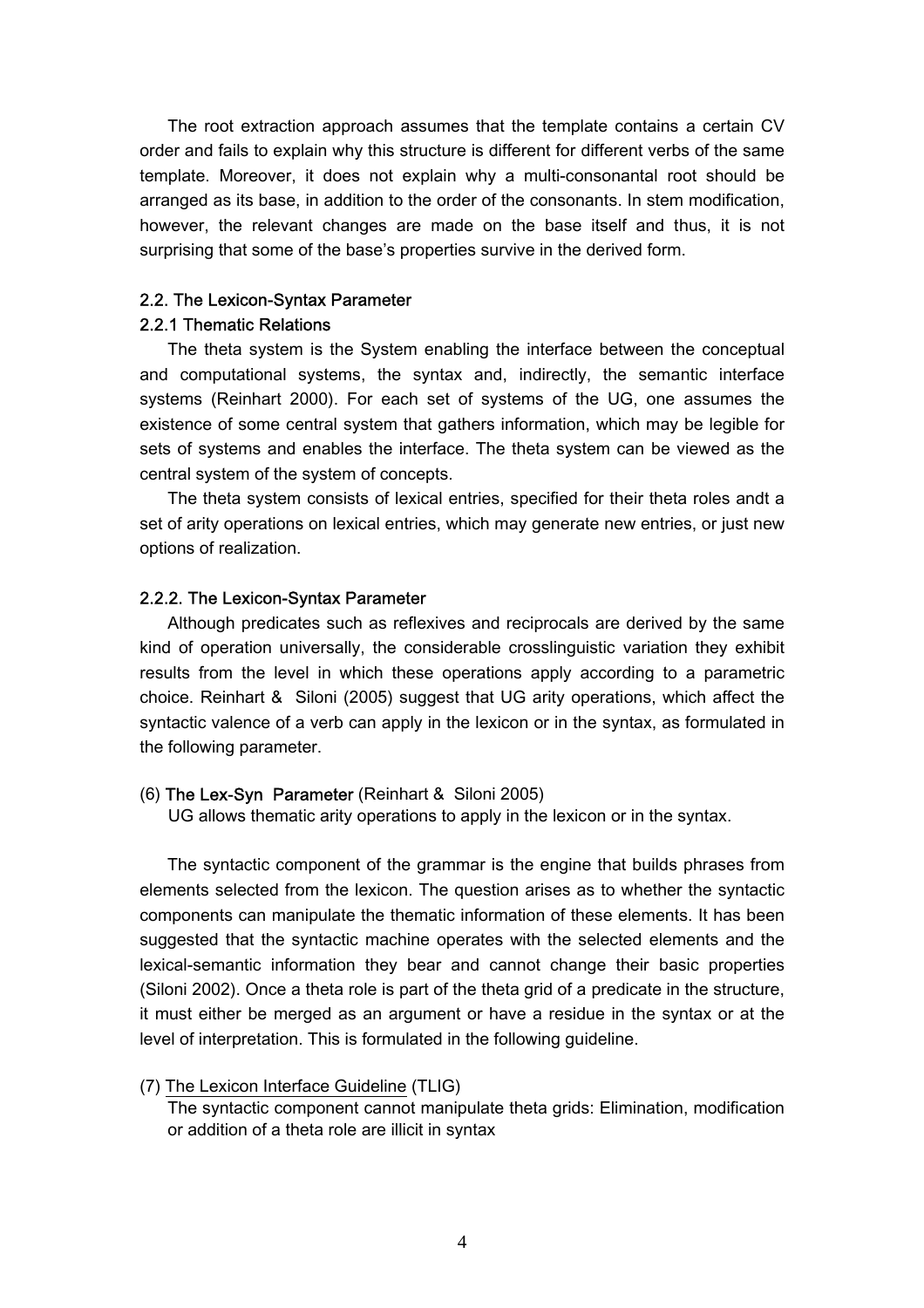While lexical operations apply to basic entries, operations in syntax apply to a syntactic structure, which is already associated with the semantic representation of an event. The Lex-Syn parameter is applicable only if the grammar includes an active lexicon (Siloni 2002), which is more than a mere list of items, and allows the application of derivational operations. The lexicon and the syntactic component are expected to be nonredundant systems, whose constraints and workings are different. The inventory of concepts does not contain a syntactic structure, as this would be superfluous reduplication of the syntactic component. Thus, there is no relation between distinct predicates; only a syntactic structure puts them together.

### 3. Thematic Arity Operations

### 3.1 Types of Thematic Arity Operations

In this section I discuss five types of thematic arity operations.

#### 3.1.1 Passivization

Passivization involves an operation labeled saturation, which saturates the external theta role by existential closure (Chierchia 1989/2004, Reinhart & Siloni 2005). The external argument is no longer syntactically accessible, but it is still accessible at the level of interpretation. Passivization can apply to predicates, which bear both an external and an internal theta role.

Horvath and Siloni (2005) provide evidence that this operation is syntactic. Although the Lex-Syn parameter does not directly dictate which processes must take place in syntax, it is theoretically preferable to consider operations as syntactic, as long as the theta grid does not change. The syntax is therefore considered to be the default component for thematic operations.

#### 3.1.2 Decausativization and Causativization

 Decausativization derives unaccusative and subject experiencer predicates, by fully eliminating an external theta role. This arity operation is restricted to predicates whose external argument is a cause and their internal argument is a theme or an experiencer4. Similarly to passivization, the predicate's valency is reduced and the verb loses its accusative case. However, unlike passivization, the reduced argument is no longer accessible at the level of interpretation. As demonstrated for MSA in (8), it is possible to add a by-phrase in cases of passivization (8a) , while it is impossible in cases of decausativization (8b).

- (8) a. kusira ʔal- ʃubbaak ʕala yad zayd-in 'The window was broken by Zayd' b. \*ʔinkasara ʔal- ʃubbaak ʕala yad zayd-in
	- 'The window broke by Zayn'

<sup>&</sup>lt;sup>4</sup> When the internal theta role is a theme, this operation derives unaccusative verbs (e.g. *waqa*  $\hat{f}$  'fell'), while it derives subject experiencer verbs when the internal theta role is an experiencer (e.g. *za* Sil 'was upset').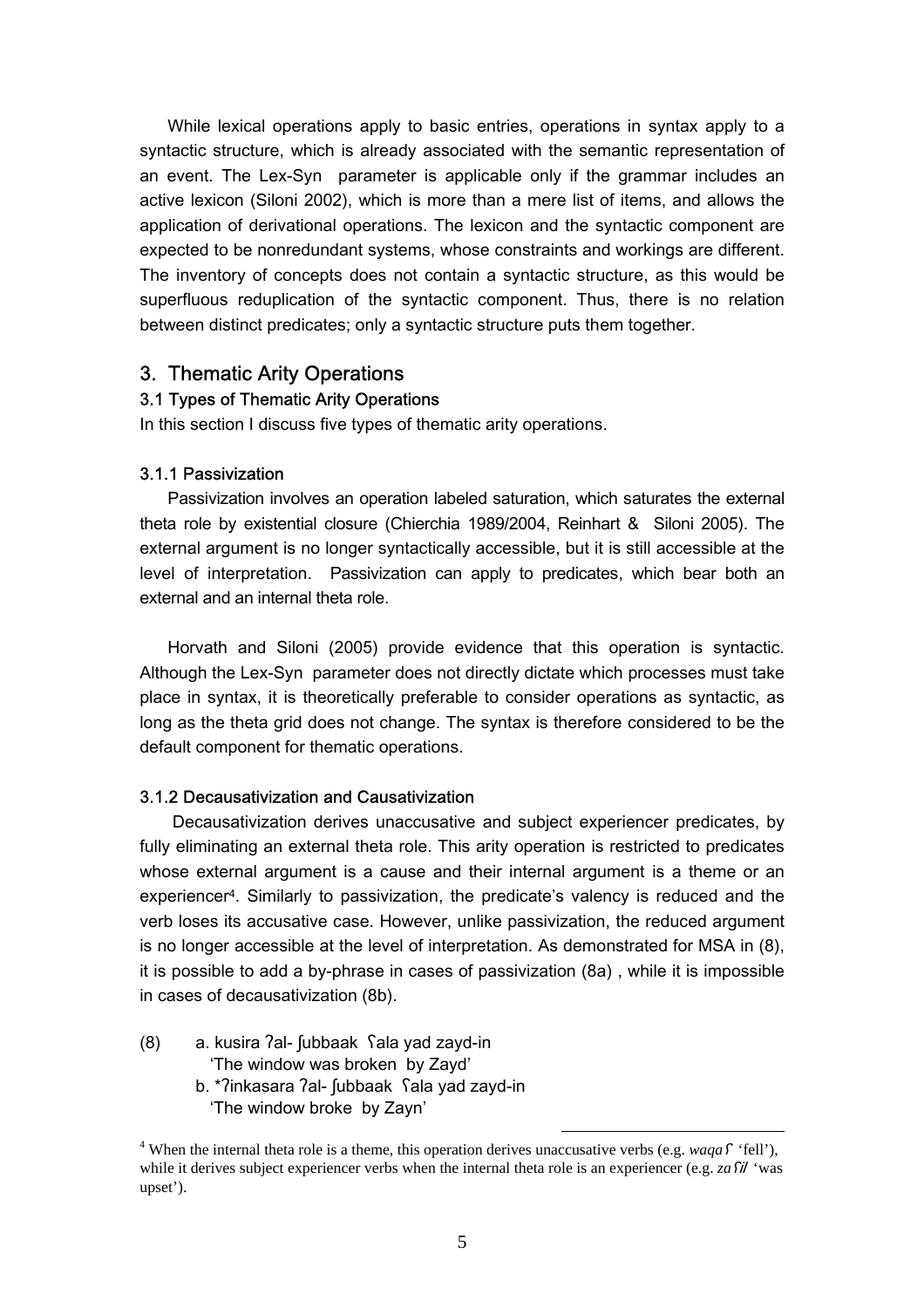The operation of causativization adds a theta role to the theta grid of the predicate. This opeartion applies for predicates whose extrenal theta role is necessarily an agent. According to TLIG (7), both causativization and decausativization are lexical opeartions, as in both cases, the theta grid is manipulated.

Pesetsky (1995) views the operation of causativization in a much broader range. He derives the transitive alternate of unaccusatives, transitive and unergative verbs from the one place entry by causativization. Reinhart & Siloni challenge this analysis as it raises several problems. First, this operation adds a new role to the basic entry. This role alternates between an agent for transitive and unergative verbs and a cause where unaccusative verbs are concerned. If this is the same operation, why would it be a different role? Second, as apposed to unergative and transitive verbs, causatives and unaccusatives show derivational morphology. This implies that they are both not separate entries in the lexicon but derived by an operation. Third, following Pesetsky's analysis, we would lose the definition of the set of unaccusative and the unergative predicates, as they all undergo the same operation. Finally, languages such as French (Friedman 2000) do not have lexical causativization. There is a lexical alternation between unaccusative and unergative verbs, while there is no such alternation between unergative and causative verbs. How can we explain that a language exhibits only a part of this predication? These lend support to the analysis that a different lexical operation is involved where causative and unaccusative verbs are concerned.

#### 3.1.3 Reflexivization and Reciprocalization

Reflexivization and reciprocalization do not eliminate a theta role. Rather, a theta role is not mapped onto a syntactic argument position present in the semantics of such predicates. Reinhart & Siloni (2005) argue that when these operations apply in the lexicon, they take two theta roles and form one complex theta role. They call this operation bundling, a perquisite of which is to operate on an external theta-role. This operation associates two theta roles with the external argument.

### (9) Lexical Reflexivization Bundling

 $\lceil \theta_i \rceil \rceil \theta_i \rceil \rightarrow \lceil \theta_i - \theta_i \rceil$ , where  $\theta_i$  is an external theta role.

The reciprocalization operation is similar to that forming reflexives but its semantics are different. While the reflexive denotes a reflexive event, the reciprocal denotes a reciprocal event. When reflexivization and reciprocalization apply in the syntax, the operation is different. Following TLIG (6), manipulation of the theta grid is possible only in the lexicon. Thus, bundling in syntax does not apply to the theta grid of the verb, but to unassigned theta roles. An internal theta role is not mapped onto its canonical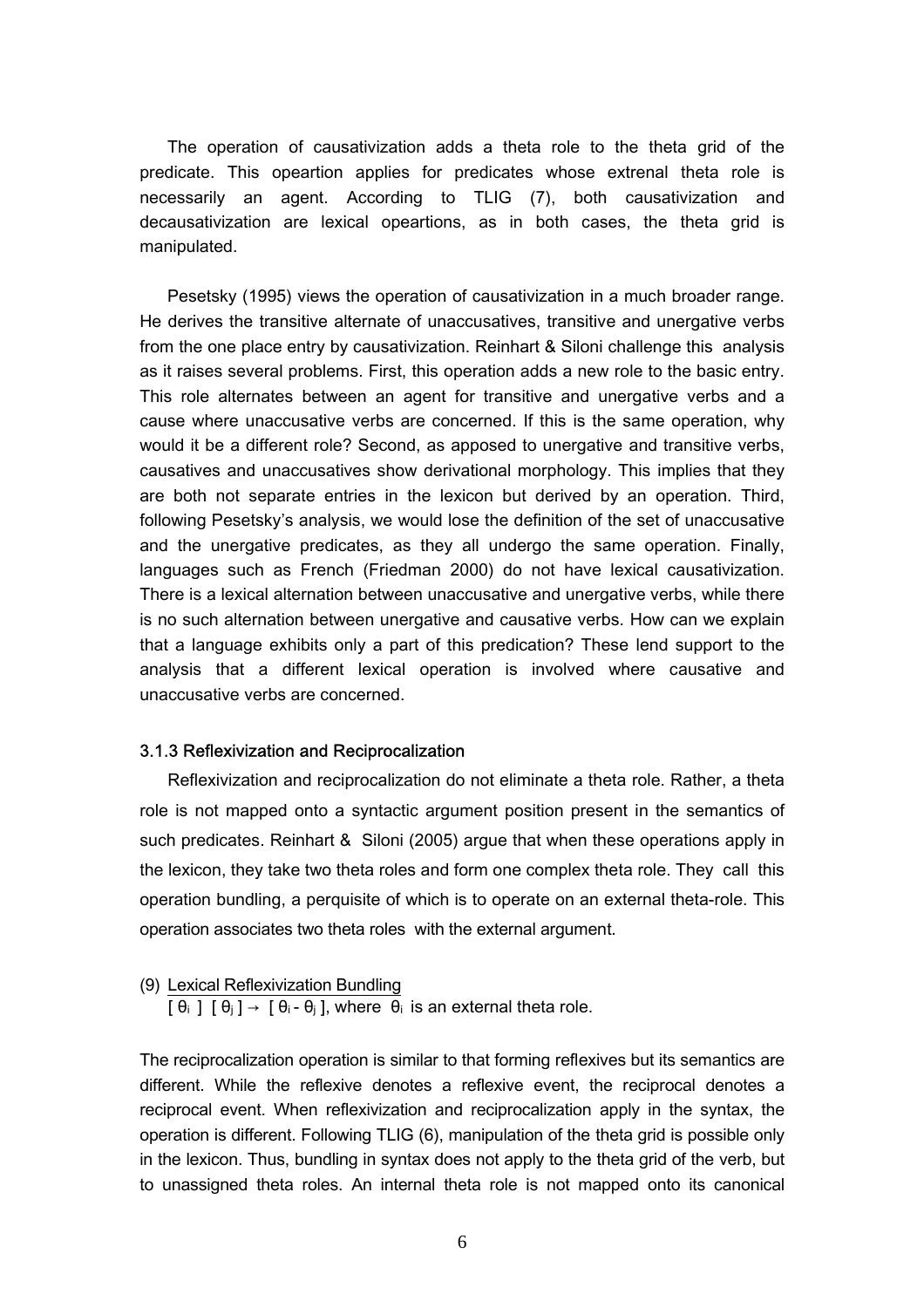position due to the lack of case. The unassigned role retains the verbal projection until the external theta role is merged. Upon the merging of the external theta-role, the unassigned role is bundled with the external role, resulting in the assignment of two roles to the same syntactic argument.

## 4. The Verbal Systems

The verbal systems of MSA, PA and Hebrew consist of prosodic shapes called binyanim. The binyan indicates the phonological shape of the verb, i.e. its vowels, its prosodic structure and its affixes (if any). The phonological shape of a verb, unlike that of a noun, is essential for determining the shape of the other forms in the inflectional paradigm (Bat-El 1989, Aronoff 1994). A verb, which does not conform to one of the existing binyanim cannot enter the verbal system. Therefore, every new verb that enters the language must conform to one of the existing vocalic patterns.

| <b>TU) MISA DIHYAHIIIP</b> |                     |  |
|----------------------------|---------------------|--|
|                            | Perfect   Imperfect |  |
| <u>fa</u> sal              | ya-ffa/i/ul         |  |
| fassal                     | yu-fassil           |  |
| fa: fal                    | yu-fa: sil          |  |
| ?afsal                     | vu-fril             |  |
| tafassal                   | ya-tafassal         |  |
| tafa: Sal                  | ya-tafa: sal        |  |
| ?infasal                   | ya-nfasil           |  |
| <b>Tifta</b> sal           | ya-ftasil           |  |
| ?istafsal                  | va-staffil          |  |

 $(40)$  MCA Binyanim<sup>5</sup>

### (11) PA Binyanim

| Perfect         | Imperfect   |
|-----------------|-------------|
| fasal           | yi-ffa/i/ul |
| fasal           | ye-faffil   |
| fa:Sal          | ye-fa: fil  |
| afsal           | yu-fsil     |
| tfaffal         | ya-tfaffal  |
| tfa:Sal         | ya-tfa: Sal |
| <b>infa</b> sal | ya-nfasil   |
| <i>ifta</i> Sal | va-ftasil   |
| istafsal        | va-stafsil  |

| Perfect  | Imperfect |
|----------|-----------|
| pasal    | vi-ffa/ol |
| niffal   | yi-pasel  |
| hiffil   | va-fsil   |
| pisel    | ye-fasel  |
| hitpasel | yi-tpasel |

<sup>5</sup> This does not include inflectional pronoun suffixes, which are concatenated to the stem for agreement purposes.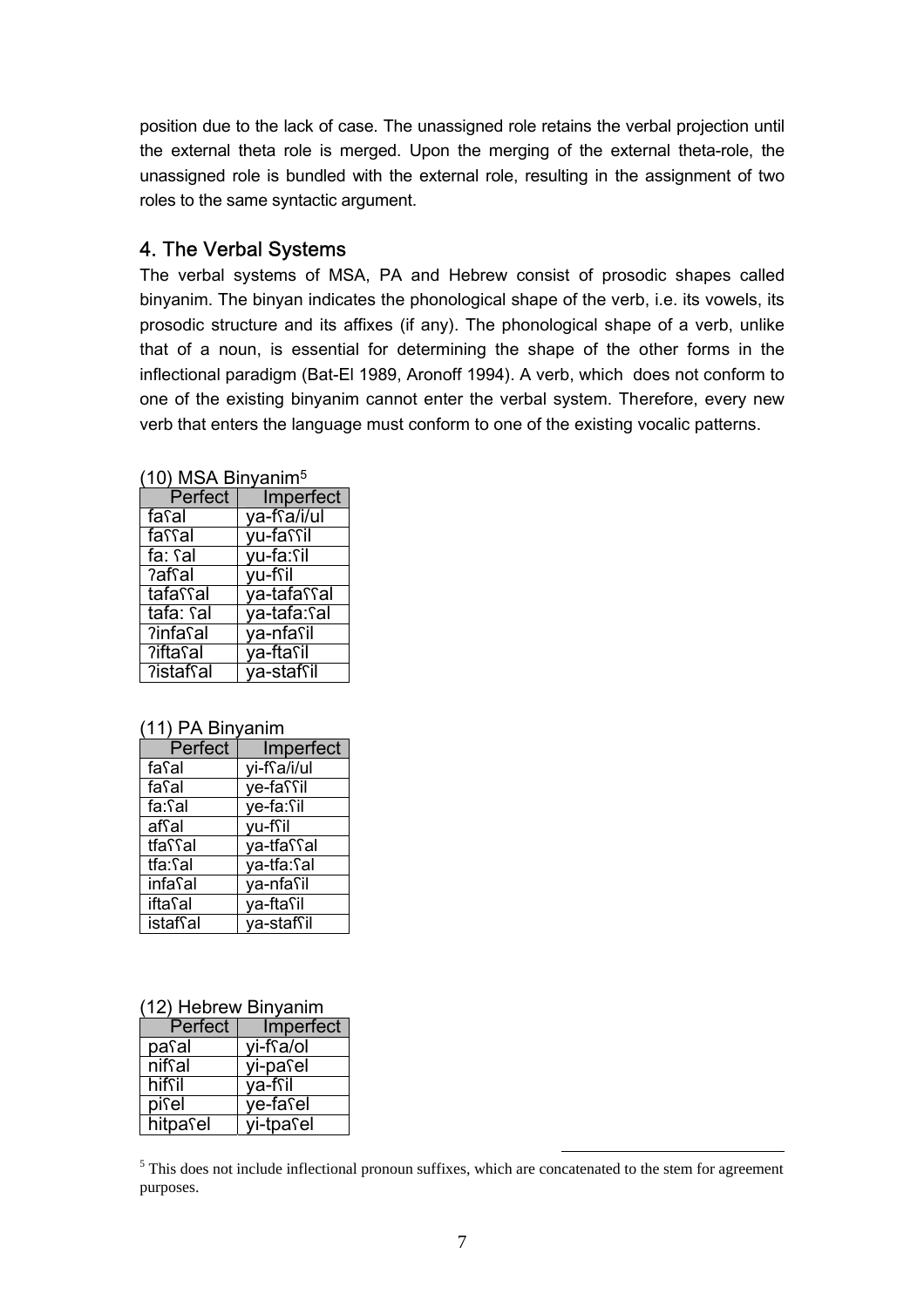Following previous studies, I assume that Passivization is syntactic<sup>6</sup> (Horvath & Siloni 2005), while all other operations, in languages such as Hebrew (Reinhart & Siloni 2005) MSA and PA (Laks 2004) are lexical. (13) demonstrates the possible lexical opeartions in MSA with their morphological manifestation.

| (13) Lexical operations in MSA    |                     |           |  |
|-----------------------------------|---------------------|-----------|--|
| <b>Base</b>                       | <b>Derived form</b> |           |  |
| Causativization<br>а.             |                     |           |  |
| ragas'                            | ?arqas'             | 'danced'  |  |
|                                   | raqqas'             |           |  |
| labis                             | labbas              | 'dressed' |  |
| Decausativization<br>b.           |                     |           |  |
| kasar                             | ?inkasar            | 'broke'   |  |
| <b>?awga</b> ุ                    | waqaƳ               | 'fell'    |  |
| Reflexivization<br>$\mathbf{c}$ . |                     |           |  |
| ma∬at'a                           | tama∬at'a           | 'combed'  |  |
| ?aslam                            | ?istaslam           | 'gave in' |  |
| Reciprocalization<br>d.           |                     |           |  |
| katab                             | kaatab              | 'wrote'   |  |
| qaatal                            | tagaatal            | 'fought'  |  |

Passivization in MSA can apply for every transitive verb. A passive predicate is formed by changing the vocalic pattern of the transitive verb, regardless of its prosodic structure.

| <b>14) IVION F ASSIVILATION</b> |                     |            |  |
|---------------------------------|---------------------|------------|--|
| <b>Base</b>                     | <b>Derived form</b> |            |  |
| a. Perfective                   |                     |            |  |
| kasar                           | kusir               | 'broke'    |  |
| saafad                          | suufid              | 'helped'   |  |
| <b>?arsal</b>                   | <b>7ursil</b>       | 'sent'     |  |
| tanaawal                        | tunuuwil            | 'handled'  |  |
| ?intaxab                        | <b>?untuxib</b>     | 'elected'  |  |
| ?istaqbal                       | ?ustugbil           | 'welcomed' |  |
| b. Imperfective:                |                     |            |  |
| yaksur                          | yuksar              | 'break'    |  |
| yusaafid                        | yusaasad            | 'help'     |  |
| yursil                          | yursal              | 'send'     |  |
| yatanaawal                      | yutanaawal          | 'handle'   |  |
| yantaxib                        | yuntaxab            | 'elect'    |  |
| yastagbil                       | yustagbal           | 'welcome'  |  |

### (14) MSA Passivization

All the lexical operation in MSA exist also in PA (15).

(15) Lexical operations in PA

| Derived form<br>Base<br>Operation |
|-----------------------------------|
|-----------------------------------|

6 I will address only the verbal system in this paper.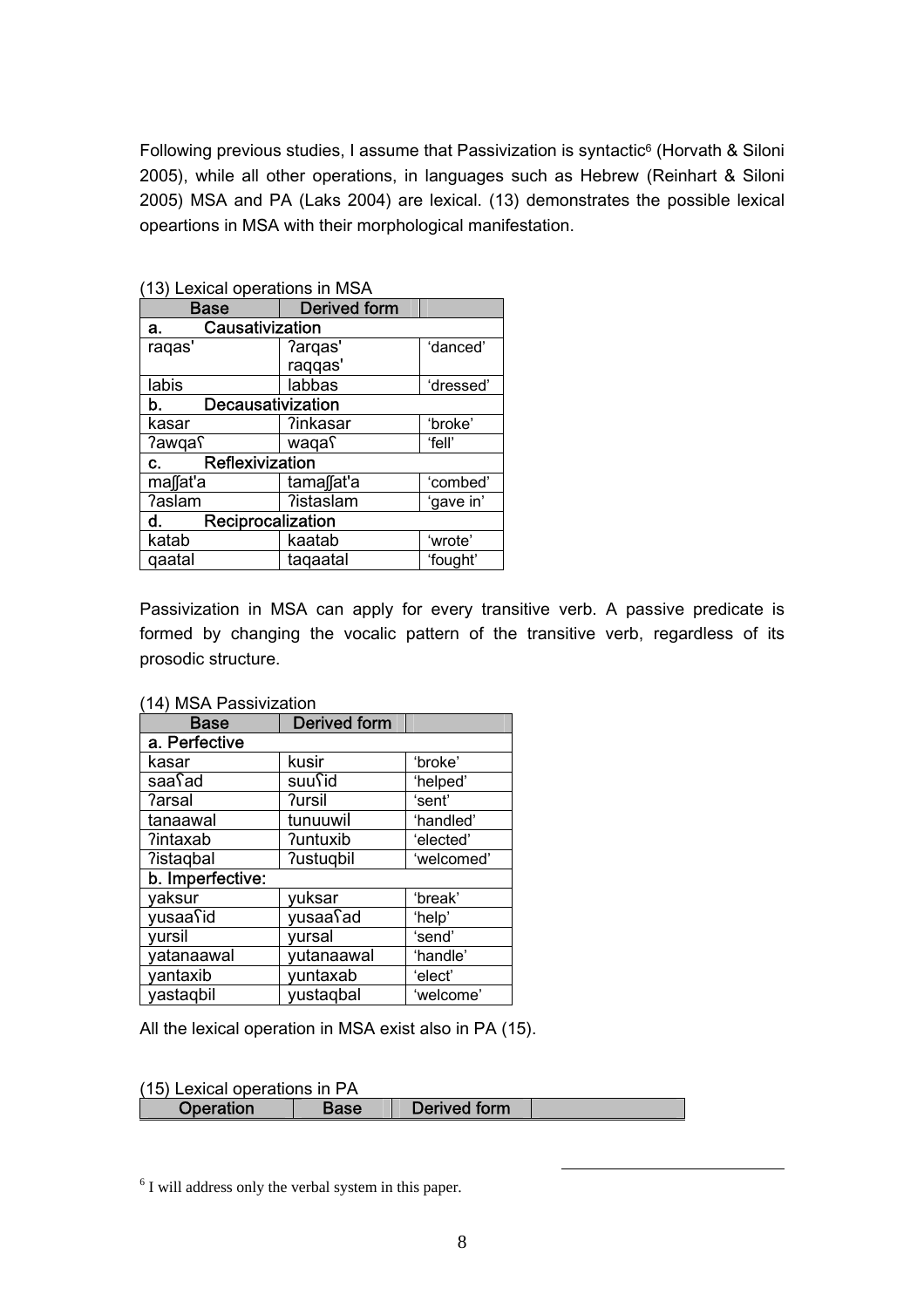| Causativization   | mad'a  | mad'd'a | 'signed'     |
|-------------------|--------|---------|--------------|
| Reflexivization   | xabba  | txabba  | 'hid'        |
| Reciprocalization | qatal  | qa:tal  | 'fought'     |
| Decausativization | farraħ | firiħ   | 'made happy' |
|                   | kasr   | inkasar | 'broke'      |

 There is a difference between PA and MSA is with regard The passive forms exhibited in MSA do not exist in PA. When passivization is used ib PA, passive verbs are formed in the *infasal* and *tfassal* binyanim. The base form of *infasal* passive verbs are restricted to verbs of fasal (16a), while passive verbs in tfassal are restricted to forms of *faffal* (16b). There is a unification of the morphological shape of passive and other predicates such as unaccusatives, as *infasal* and *tfassal* are also the output form of lexical operations.

(16) PA Passivization

a. ba $a \rightarrow$  inba $a$  'sold'

b. s'allaħ  $\rightarrow$  ts'allaħ 'fixed'

Hebrew also demonstartes the four lexical operations.

| <b>Base</b>                                            | <b>Derived form</b>                   |          |
|--------------------------------------------------------|---------------------------------------|----------|
| Transitives/unergatives $\rightarrow$ causatives<br>а. |                                       |          |
| rakad                                                  | hirkid                                | 'danced' |
| xatam                                                  | hextim                                | 'signed' |
| Transitives $\rightarrow$ unaccusatives<br>b.          |                                       |          |
| favar                                                  | nifbar                                | 'broke'  |
| hirgiz                                                 | hitragez                              | 'upset'  |
| hikpi                                                  | kafa                                  | 'froze'  |
| Transitives $\rightarrow$ reflexives<br>C.             |                                       |          |
| raxac                                                  | hitraxec                              | 'washed' |
| sirek                                                  | histarek                              | 'combed' |
| <b>fataf</b>                                           | niftaf                                | 'washed' |
| d.                                                     | Transitives $\rightarrow$ reciprocals |          |
| katav                                                  | hitkatev                              | 'wrote'  |
| paga∫                                                  | nifga∫                                | 'met'    |

(17) Lexical operations in Hebrew

Hebrew passive forms are productive in two prosodic shapes, pu'al and huf'al.<sup>7</sup>

(18) Hebrew Passivization

hiflix  $\rightarrow$  huflax 'threw'

Thre are also passive verbs in binyan *nif fal*. I do not address this matter in this paper.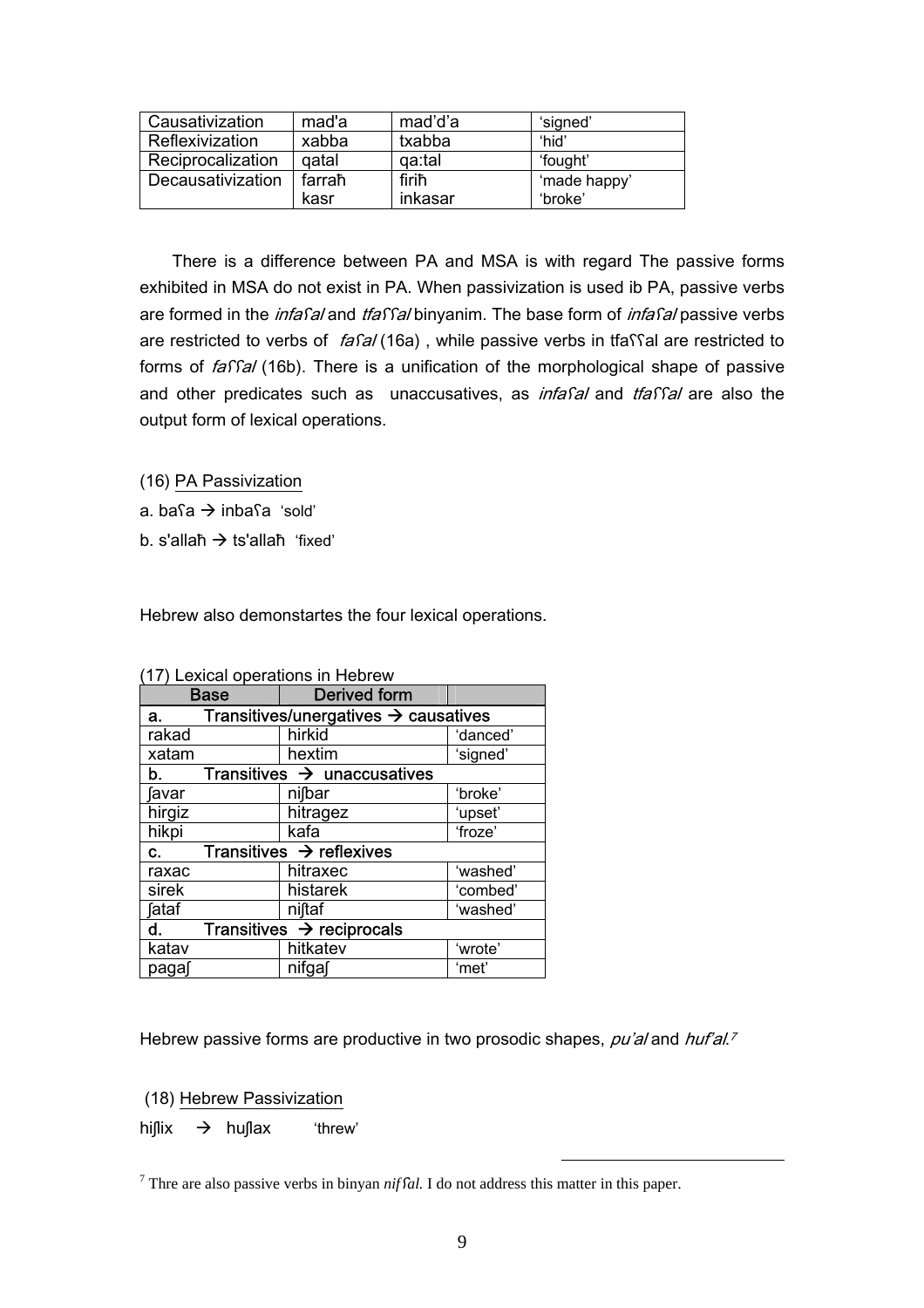tipel  $\rightarrow$  tupal 'handled'

### 5. A Word-based Analysis of the Data

Based on the stem modification theory, the alternation between the verbal templates is manifested via several processes.

#### 5.1 Melodic Overwriting

 The syntactic operation of passivization has a segmental manifestation of melodic overwriting. In MSA, the vocalic pattern of every transitive verb can be overwritten by  $u-i$  in perfective forms and by  $u-a$  in imperfective forms. When the verb exceeds the minimal word size (two syllables), one of the vowels of the passive pattern spreads to the rest of the syllables. Melodic overwriting takes place in a different pattern with respect to perfecrive and imperfective forms. In the perfective form (19), the last vowel of the stem changes to  $\ell$  and the preceding one to  $\ell$ u. The  $|u|$  spreads to the preceding syllable.



In the imperfective form (20), the first vowel turns into  $/u'$  and the second one into I al which spreads to the rest of the word.



The data in (19) and (20) raise a question with regard to the different direction of spreading in the perfective form and in the imperfective form. I assume it stems from the difference between the imperfective suffixes (e.g.  $1$ ya- $1$  in yastaqbil) and the syllable added to some of the perfective forms (e.g.  $/2\hbar/$  in  $\hbar/2$ istaqbal). The occurrence of the former is not phonologically conditioned while the occurrence of the latter is (see 5.3), hence they are not considered prefixes. The vocalic pattern of the passive voice associates with the first two inherent syllables of the form, and the rightmost vowel in the pattern spreads to the right when there are more syllables and also to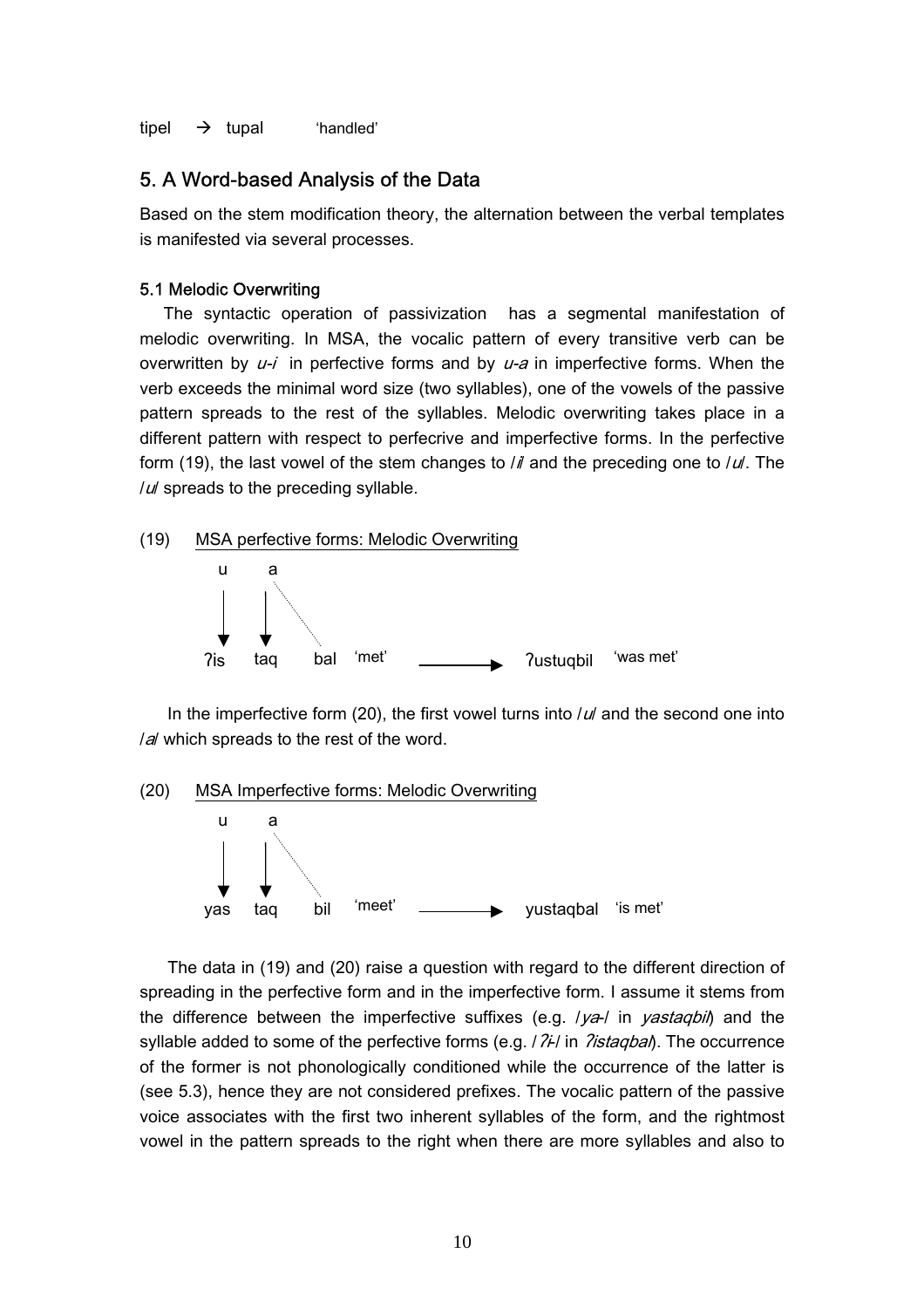the left. The epenthetic syllabic is not inherent, and thus the vocalic pattern skips it in association, but then the rightmost vowel of the pattern spreads to the right.

In Hebrew, the vocalic pattern of transitive verbs changes into *u-a* in order to form passive predicates.



The relation between active predicates and their passive counterparts exhibit only melodic overwriting; the prosodic structure in both forms is identical and thus vacuously assigned. Melodic overwriting does not involve reference to the consonantal root (Bat-El 2002) as it operates directly on the stem.

### 5.2 Prosodic Circumscription

The most challenging morphological processes are those involving alternation in the prosodic structure, which amounts to geminates vs. simple consonants and long vs. short vowels. McCarthy and Prince (1990) suggest an analysis, which gets around the problem of transfer with regard to Arabic broken plurals. To derive the plural from the singular, they posit a rule of positive prosodic circumscription that isolates the leftmost moraic foot of the singular base and maps the circumscribed material onto an iambic foot template. The residue is added to the iambic foot and melodic overwriting follows as well (22).

 (22) Derivation of broken plurals in MSA Singular Form: maktuub 'letter' Prosodic Circumscription: Base- mak (μμ) Residue- tuub Mapping: [makμμ]tuub Melodic Overwriting {ai}: makaatib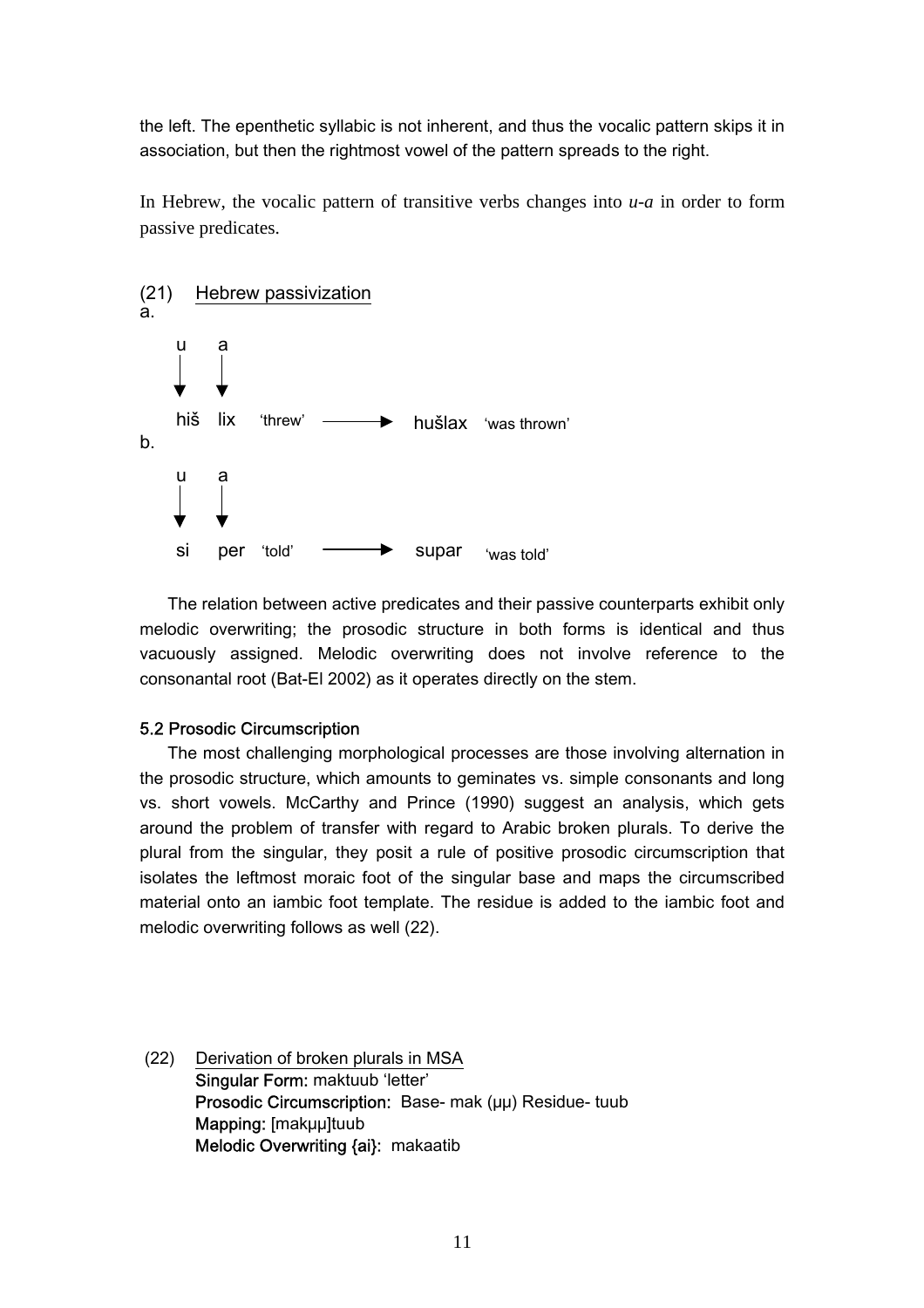McCarthy (1993) extends the circumscription analysis to the verbal system. He suggests a rule of negative circumscription. This rule extracts a prosodic unit, which consists of a moraic syllable and adds a mora prefix to the residue (23).

| (23) | Derivation of hammal from hamal  |                            |
|------|----------------------------------|----------------------------|
|      | Base:                            | hamal 'carried'            |
|      | <b>Negative Circumscription:</b> | ≺ħa>mal                    |
|      | Prefix $\mu$ :                   | <ha>µ mal</ha>             |
|      | Spread L:                        | $<$ ħa> mmal               |
|      | Output:                          | hammal 'carried-Causative' |

The reciprocal is derived in a similar way. Instead of gemination, the first vowel is lengthened and occupies the position of the new mora. The distinction between the derived forms *hammal* (23) and *qaatal* (24) is attributed to the direction of spreading by which the inserted mora is filled.

| (24) | Derivation of <i>gaatal</i> from <i>gatal</i> |                            |
|------|-----------------------------------------------|----------------------------|
|      | Base:                                         | qatal 'fought'             |
|      | <b>Negative Circumscription:</b>              | $q$ a>tal                  |
|      | Prefix $\mu$ :                                | <ga>µ tal</ga>             |
|      | Spread R:                                     | <ga> atal</ga>             |
|      | Output:                                       | qaatal 'fought-Reciprocal' |

The circumscription analysis relies directly on the notion of a word and a lexeme (Aronoff 1976). As opposed to the root-and-template analysis, one can identify morpho-phonological elements which express the derivation, e.g. a long vowel for reciprocal and a consonant for the causatives.

### 5.3 Affixation

MSA *?affal* template is derived by adding the prefix /?a-/ to the *fafal* form. However, the first vowel of the stem is deleted in order to preserve the prosodic shape of a binary foot, resulting in the *?affal* form. The *tafaffal* and *tafaafal* templates can be derived from  $f\hat{a}f\hat{a}l$  and  $f\hat{a}f\hat{a}l$  respectively by adding the prefix  $f\hat{a}l$ . In this case, a syllable is added to the stem but its internal prosodic structure does not change. As opposed to the formation of *?affal*, there is no vowel deletion as it would result in a tri-consonantal cluster (\*taf $S$ al). The *?infasal* template is derived from fasal by affixation of  $/n$ . An epenthetic vowel is then inserted in order to prevent a consonant cluster in word initial position and a glottal stop is inserted preventing a vowel initial syllable. The *?istaffal* template is derived by affixation of the prefix /sta-/. An epenthetic vowel and a glottal stop are inserted for the same reasons explained with regard to *?infafal*. The first vowel of the stem is deleted as noted for *?affal*.

### 5.4 Combination of Morphological Processes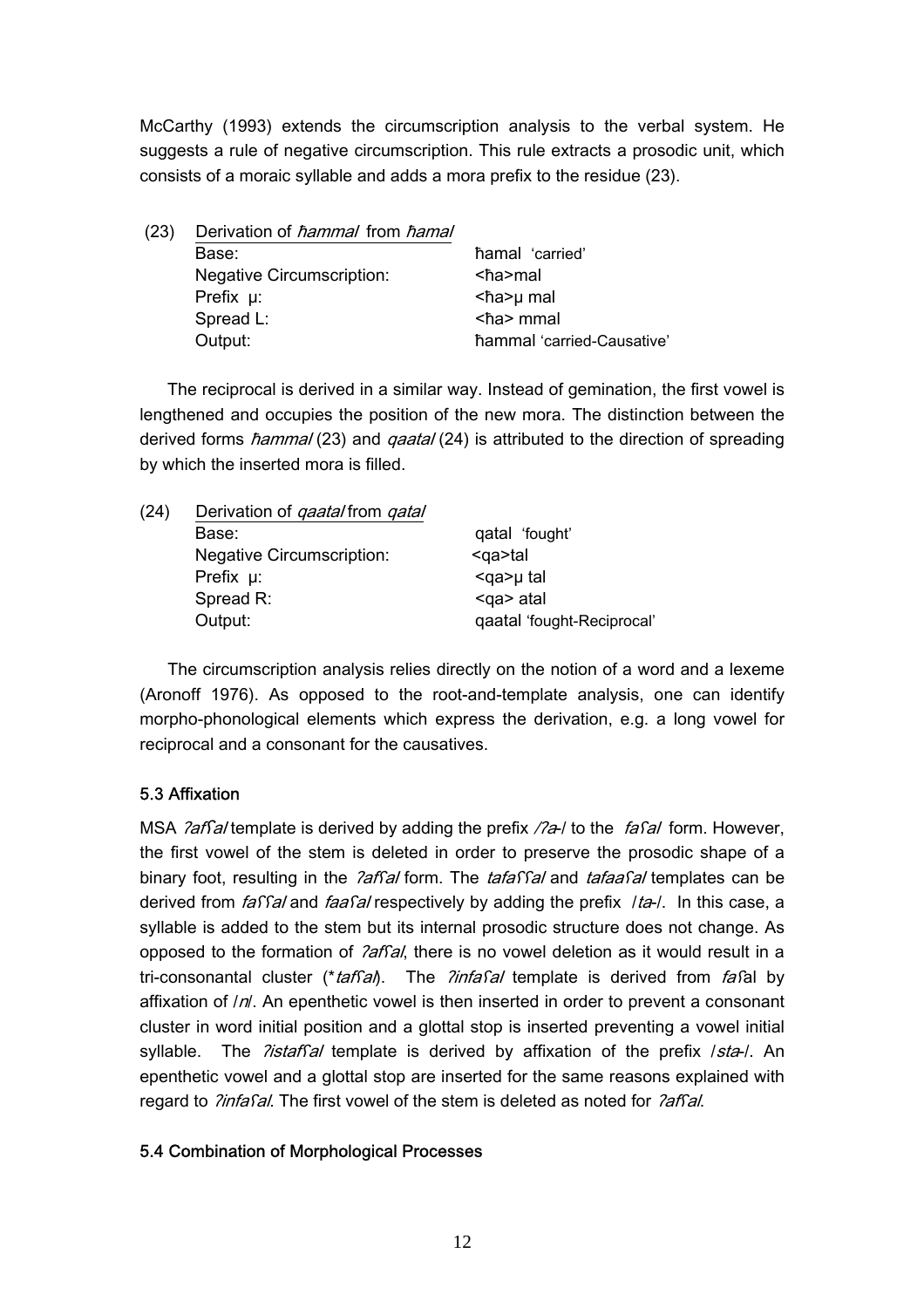The derivation of one verbal form from another can sometimes involve more than one morpho-phonological process. The reciprocal verb *tanaat'ah* 'thrusted each other', for example, is derived from the verb nat'an 'thrusted'. In this case, the fasal template, which lacks prefixes and long vowels or consonants, serves as the base for the derivation of the *tafasal* template. This derivation is performed both by affixation of /ta-/ and by prosodic circumscription, resulting in the lengthening of the first vowel of the base form. The derivation of the Hebrew binyan *hitpafel* involves both affixation of the prefix */hit-/* and changing the first vowel of the stem if the base form is  $pi$ fel (e.g.  $pi$ leg – hitpaleg 'split') and changing both stem vowels when the base if paʕal (e.g. sagar - histager 'closed').

# 6. The Morpho-phonological Manifestation of Arity Operations

While some operations are universally lexical (e.g. decausativization) or syntactic (e.g. passivization), there are operations such as reflexivization and reciprocalization, which demonstrate cross-linguistic variation. This variation can be explained on the basis of the component of the grammar where the operation takes place. There are languages such as Hebrew, MSA and Hungarian whose parameter is set to "lexicon", while there are languages such as French and Romanian, whose parameter is set to "syntax". There is a cluster of syntactic-semantic features, which is determined by the value of the Lex-Syn Parameter (Reinhart & Siloni 2005). I argue that the Lex-Syn parameter has morpho-phonological consequences as well; once the parameter value is set, a cluster of three morpho-phonological properties follows: intrusiveness of the process, directionality and predictability.

### 6.1. Intrusiveness of Process

In morpho-phonological terms, lexical and syntactic operations differ in the degree of complexity of their morpho-phonological manifestation. In Laks (2006), I define a hierarchy of intrusiveness for the observed processes.

(25) a. Hierarchy of Intrusiveness: (i) is more intrusive than (ii)

i. Prosodic modification: addition or deletion of syllables or moras circumscription, affixation

ii. Segmental modification: melodic overwriting

b. Intrusiveness evaluation:

 i. The higher the level of word structure manipulated, the greater the degree of Intrusiveness.

 ii. The more levels manipulated in one operation, the greater the degree of intrusiveness

The hierarchy of Intrusiveness correlates with the structure of the phonological word. The modification of the prosodic structure, including syllables and moras, is more intrusive. I assume the levels in (25a), so that the higher the level manipulated, the more intrusive the operation (25b-i). In other words, I consider processes, which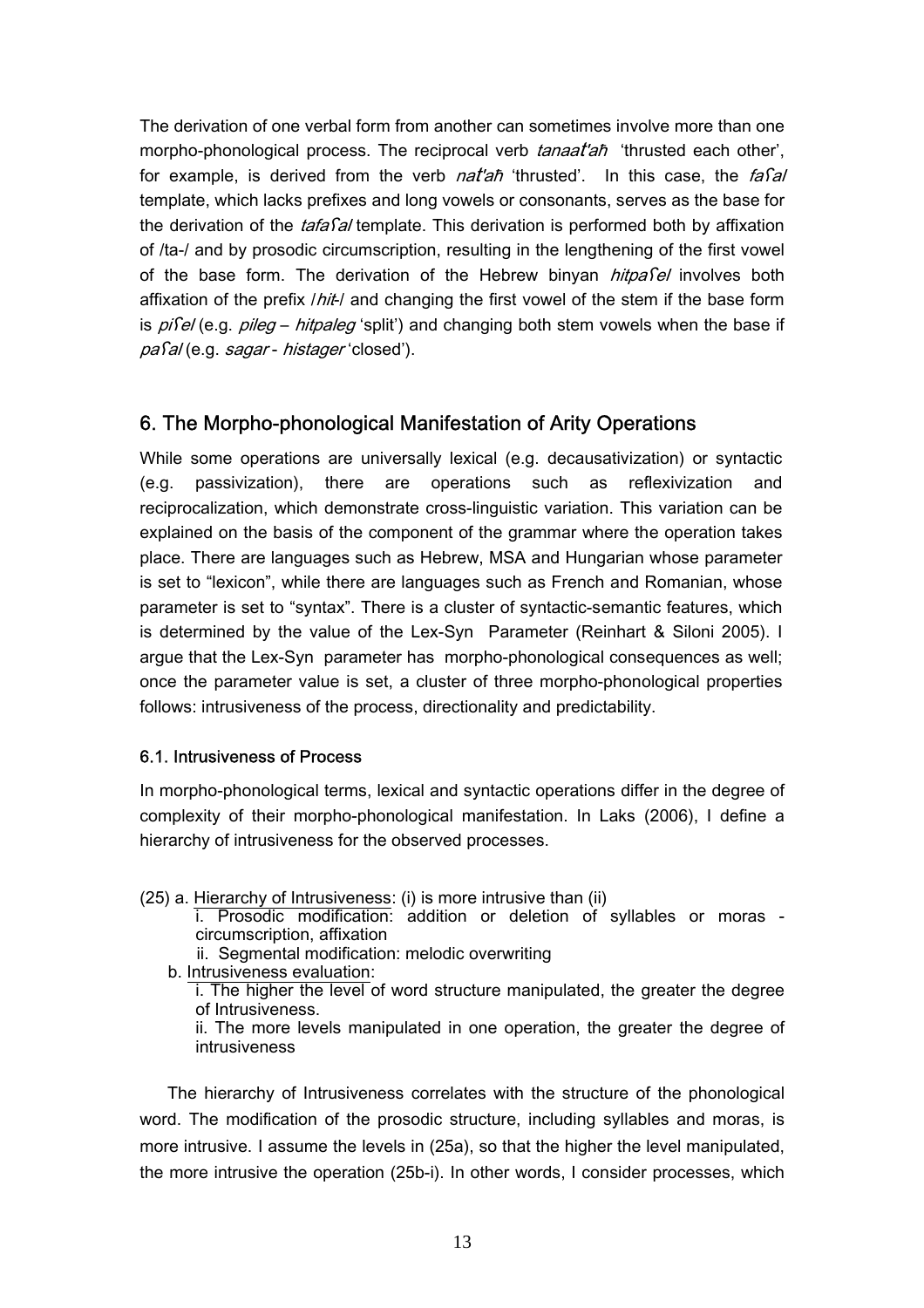add or delete moras or syllables as complex processes. The more intrusive the operation, i.e. the more it changes the original base form, the more complex it is . This hierarchy is also perceptually grounded, since the prosodic structure is more perceptually accessible than the segmental structure, and thus an alternation in the prosodic structure is more intrusive. Furthermore, operations that involve more than one operation, for example, affixation and circumscription are also considered complex.

The most prominent morpho-phonological processes that characterize thematic operations in Hebrew and MSA are shown in (26).

| LOT TYPOO OF MOTPHO PHONOGROUP PROCOCOCO IN MOT GING HODIOW<br>Operation | <b>Base</b> | <b>Derived</b> form |                |
|--------------------------------------------------------------------------|-------------|---------------------|----------------|
| a. Prosodic circumscription:                                             |             |                     |                |
| <b>Arabic Causativization</b>                                            | hamal       | hammal              | 'carried'      |
| <b>Arabic Reciprocalization</b>                                          | katab       | ka:tab              | 'wrote'        |
| b. Affixation:                                                           |             |                     |                |
| <b>Arabic Decausativization</b>                                          | kasar       | ?inkasar            | 'broke'        |
| <b>Arabic Reciprocalization</b>                                          | qa:tal      | taga:tal            | 'fought'       |
| c. Affixation and Prosodic Circumscription:                              |             |                     |                |
| <b>Arabic Reflexivization</b>                                            | iahil       | taja:hal            | 'was ignorant' |
| <b>Arabic Reciprocalization</b>                                          | madaħ       | tama:daħ            | 'praised'      |
| d. Affixation and Melodic Overwriting:                                   |             |                     |                |
| Hebrew reflexivization                                                   | sirek/serek | histarek            | 'combed'       |
|                                                                          | raxac       | hitraxec            | 'washed'       |
| Hebrew reciprocalization                                                 | niſek       | hitnajek            | 'kissed'       |
| <b>Hebrew causativization</b>                                            | xatam       | hextim              | 'signed'       |
| e. Melodic Overwriting                                                   |             |                     |                |
|                                                                          | qaddam      | quddim              | 'handed'       |
| <b>Arabic Passivization</b>                                              | tana:wal    | tunu:wil            | 'handled'      |
|                                                                          | ?intaxab    | <b>?untuxib</b>     | 'elected'      |
| <b>Hebrew Passivization</b>                                              | hifkid      | hufkad              | 'deposited'    |
|                                                                          | siper       | supar               | 'told'         |

(26) Types of morpho-phonological processes in MSA and Hebrew

The correlation that emerges is that syntactic operations involve lower morphophonological intrusivness than lexical operations. Passivization, which is syntactic, involves mainly melodic overwriting. Note that the change of the vocalic pattern is not affected by the number of syllables or the length of the vowels in the base form (26e). In contrast, the other arity operations, which are lexical, involve the addition of moras or syllables via prosodic circumscription or affixation or both. Moreover, passivization involves only one morpho-phonological process, while lexical operations can involve more than one process (26d).

PA raises further questions regarding the matter of intrusiveness. PA does not demonsrate melodic overwriting. As stated in § 4, Passive forms in PA are less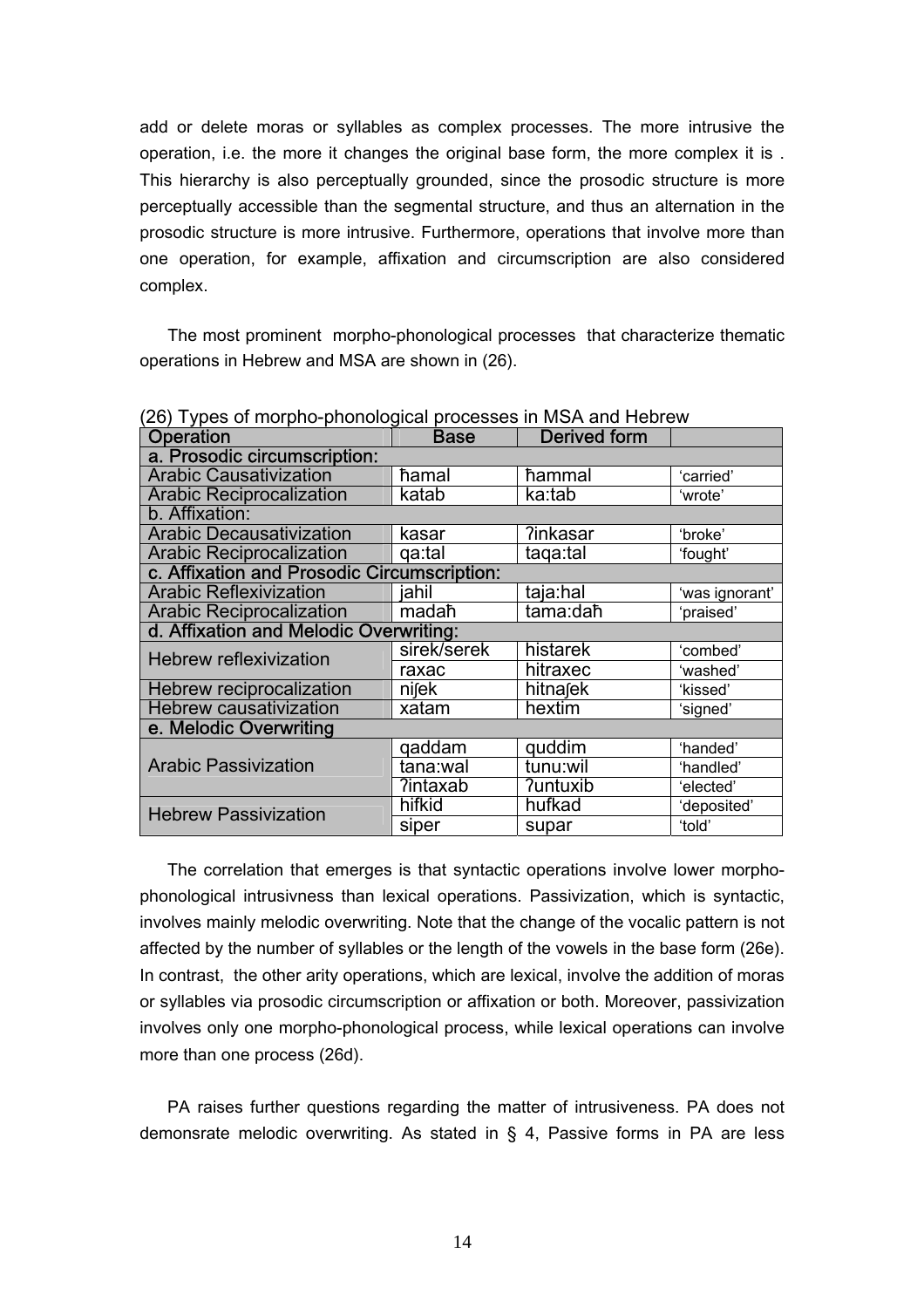common compared to MSA, but the forms that do occur are only in the *infaSal* and tfaffal binyanim, derived only from fafal and faffal respectively.

| <u>IZI I FA FASSIVIZALIVIT</u> |                        |                         |         |  |
|--------------------------------|------------------------|-------------------------|---------|--|
| <b>Base</b>                    | <b>PA Passive Form</b> | <b>MSA Passive Form</b> |         |  |
| katab                          | inkatab                | kutib                   | 'wrote' |  |
| s'allaħ                        | ts'allaħ               | s'ulliħ                 | 'fixed' |  |

(27) PA Passivization

The data in (27) raises a question with regard to the intrusiveness of the morphophonological process that is involved. According to the hierarchy of intrusiveness (25), affixation is considered complex as it adds a syllable to the stem. Why would passivization demonstrate the same level of complexity as lexical operations such as decausativization? I claim that the line between intrusiveness of lexical verses syntactic operations is not definite. Rather, this is a matter of relativeness of complexity (25a). I argue that there is an internal hierarchy of complexity within the prosodic level. Adding a prefix or a suffix is less intrusive than prosodic circumscription, as the latter is more intrusive to the structure of the stem of the word that undergoes this process. In affixation, the internal structure of the stem remains intact, while in prosodic circumscription it does not. I therefore revise the hierarchy proposed in (28) and split the prosodic modification into two sub-levels of intrusiveness (19).

- (28) a. Hierarchy of Intrusiveness (revised): (i) is more intrusive than (ii)
	- i. Prosodic modification of the stem:  $(1)$  is more intrusive than  $(2)$ 1) External modification: addition or deletion of syllables - affixation 2) Internal modofication: modification of the internal prosodic structure – prosodic circumscription
	- ii. Segmental modification of the stem: melodic overwriting
	- b. Intrusiveness evaluation
	- i. The higher the level of word structure manipulated, the greater the degree of intrusiveness
	- ii. The more levels manipulated in one operation, the greater the degree of intrusiveness.

As PA does not demonstrate the simple process of melodic overwriting, it uses the least intrusive level of prosodic interference to the base form. Moreover, some lexical operations in PA demonstarte a higher level of complexity where their morpho-phonological manifestation is concerned. Similarly to MSA, causativization is performed via negative circumscription resulting in gemmination (29).

(29) Lexical Operations in PA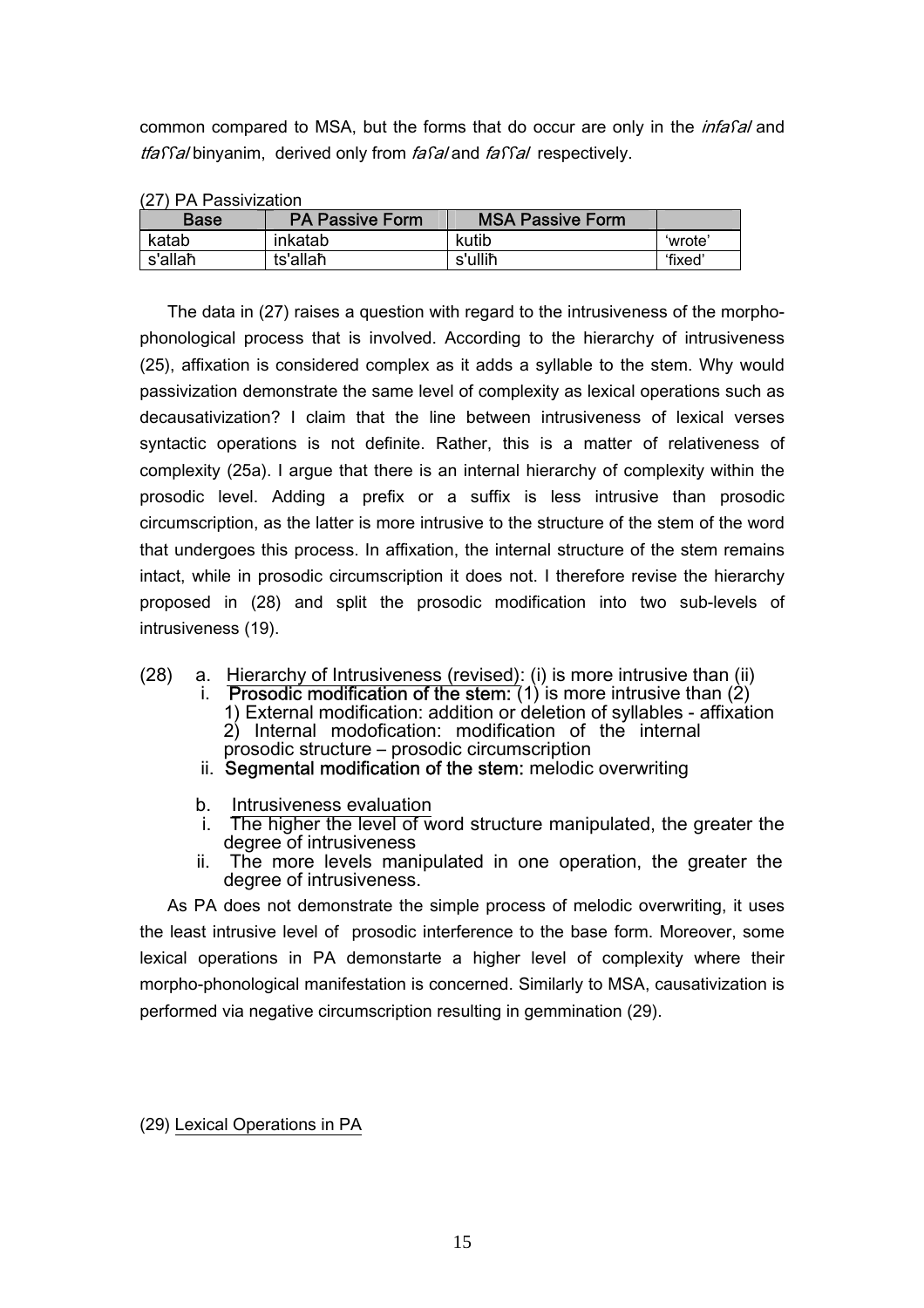| Lexical<br>Operation | <b>Processes Involved</b>                       | <b>Examples</b>                             |                                  |
|----------------------|-------------------------------------------------|---------------------------------------------|----------------------------------|
| causativization      | prosodic circumscription                        | daras $\rightarrow$ darras                  | 'studied' $\rightarrow$ 'taught' |
|                      | melodic overwriting<br>prosodic circumscription | libes $\rightarrow$ labbas                  | 'wear' $\rightarrow$ 'dress'     |
| reflexivization      | affixation                                      | labbas $\rightarrow$ tlabbas                | 'dressed'                        |
|                      | affixation,<br>prosodic circumscription         | $\gamma$ asal $\rightarrow$ t $\gamma$ asal | 'washed'                         |
| reciprocalization    | affixation                                      | $q$ a:tal $\rightarrow$ tga:tal             | 'fought'                         |

Further evidence for this difference in complexity is manifested in the productivity of some of the Hebrw binyanim. HifSil, pisel and hitpasel are more productive than  $pa$  and  $nif$   $\Omega$ , where productivity here is measured on the basis of new coining (Bolozky 1978). According to Bat-El (2002), in hiffil, pifel and hitpafel the phonological shape of the perfective form is minimally but still sufficiently different from the imperfective one. The future prefixes, recognized by speakers as limited to imperfective forms, are eliminated in the perfective form. When the perfective form has a prefix, it takes the position of the future prefix  $(hifSii)$  and  $hifpafef()$ , otherwise the future prefix is ignored. The phonological simplicity of the inflectional relations within these binyanim in demonstratred via the absence of alternation in the prosodic structure. Moreover, the lack of prosodic alternation allows the stem consonants to occupy the same syllabic position in both perfective amd imperfective forms. Such preservation of prosodic position is not found in pasal and nifsal.

Adopting stem modification rather than root extraction correlates with the Lex-Syn parameter. If we assumed root extraction there would be no reason to assume morpho-phonological differences between lexical and syntactic operations. Root extraction could apply in all operations, mapping the consonantal root to different vocalic templates (which may consist of affixes). However, since I adopt the view that thematic operations apply in different components of the grammar, I also claim that this has morpho-phonological implications.

### 6.2. Directionality

Passivization is manifested by changing the vocalic pattern of the active verb (14). Passive verbs demonstrate uniformity with regard to the quality of vowels, as they all share the same vocalic pattern. On the assumption that passivization is syntactic, the formation of passive verbs is post-lexical. The outputs of syntactic operations are not listed in the lexicon; hence they are not available as basic entries. Thus, the relationship between the active and passive forms is unidirectional. The active form is the base and the passive one is derived, followed by a regular change of the vocalic pattern.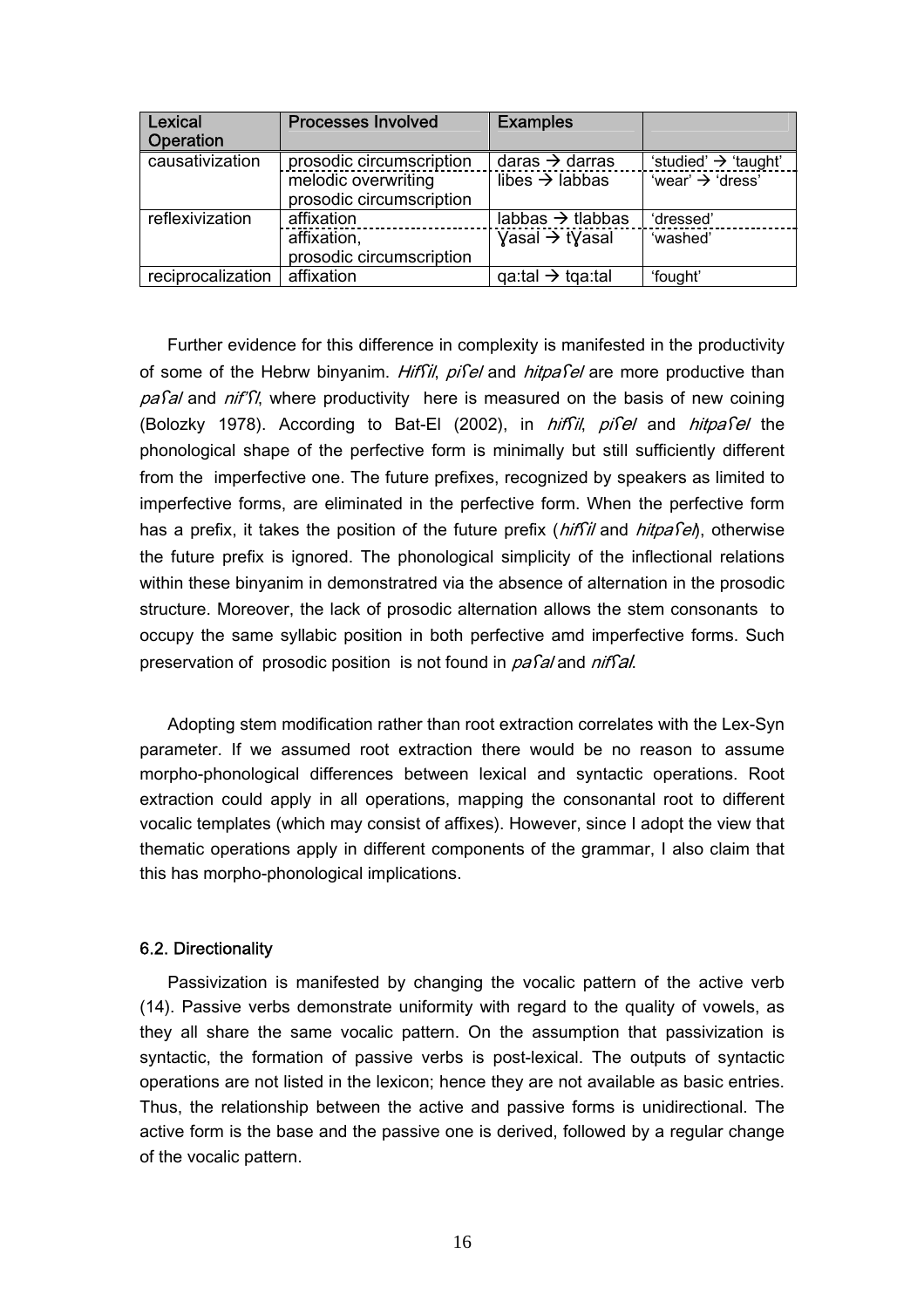The picture is different with regard to some lexical operations presented in (30):

| <b>Lexical Operation</b> | <b>Base</b>                         | Derived form                      |  |
|--------------------------|-------------------------------------|-----------------------------------|--|
| a. Causativization       | ragas'<br>'danced'                  | $7a$ -rgas<br>'caused X to dance' |  |
| b. Decausativization     | $7a$ -wɑa $\delta$<br>'made X fall' | 'fell'<br>waga\                   |  |

(30) MSA Causativization and Decausativization

Following Reinhart & Siloni (2005), I assume that the unergative-transitive alternation (30a) and the transitive-unaccusative one (30b) are derived by two distinct lexical operations, as each is limited in a particular way (see 3.1.2). In (30a), the causative form is derived from *fasal*, resulting in *lafsal*, while in (30b) the output is fasal and the input is  $\partial$ afsal. Both prosodic templates serve as a base form and as a derived form. This alternation can be explained in terms of paradigm accessibility. Since the Neogrammarians' work on sound change in the nineteenth century, it has been recognized that many exceptions to the regular phonological proceses can be explained by proposing that paradigms of morphologically related words influence each other's pronunciation (Dowing, Hall and Raffelsiefen 2005). A paradigm expresses the ways in which linguistic entities may be mutually connected. Languages demonstrate various cases, where a phonologically motivated alternation does not apply in order to achieve paradigm uniformity. For instance, many adjectives in English are formed by adding the suffix *l-ablel* to a verb. In some cases, stress shift is motivated in order to avoid a string of stressless syllables longer than two, e.g. the affixation of *l-able*/ to *discipline* should yield *disciplinable*. However, the prevalent form in actual use is *disciplinable* as it achieves paradigm uniformity with regard to stress. In the paradigm {*discipline, disciplinable*} stress is uniform as it is on the same syllable in both forms (Streiade 2000). The accessibility to other existing forms is a language plays a role in the derivations in (30). I argue that as long as the operation takes place in the lexicon, the morphological system has access to all lexical forms. Consequently, it can derive one form from the other, applying to the basic entry listed in the lexicon, in accordance with the relevant thematic operation. When acquiring a language, the speaker is exposed to the derivation of such paradigms, i.e. simple-to-complex form derivations and vice versa, s/he can implement it on new predicates s/he encounters. This approach intertwines with Aronoff's (1976) view of the lexicon as a system of relations that can be active in the generation of new words. This also supports the claim that there is no one-to-one relation between form and meaning with regard to prosodic templates.

To connclude, lexical operations demonstrate bidirectionality. Although this does not occur with regard to all opeartions, when it does occur it is restricted to lexical ones. Passivization, in contrast, demonstrates inidirectional relations.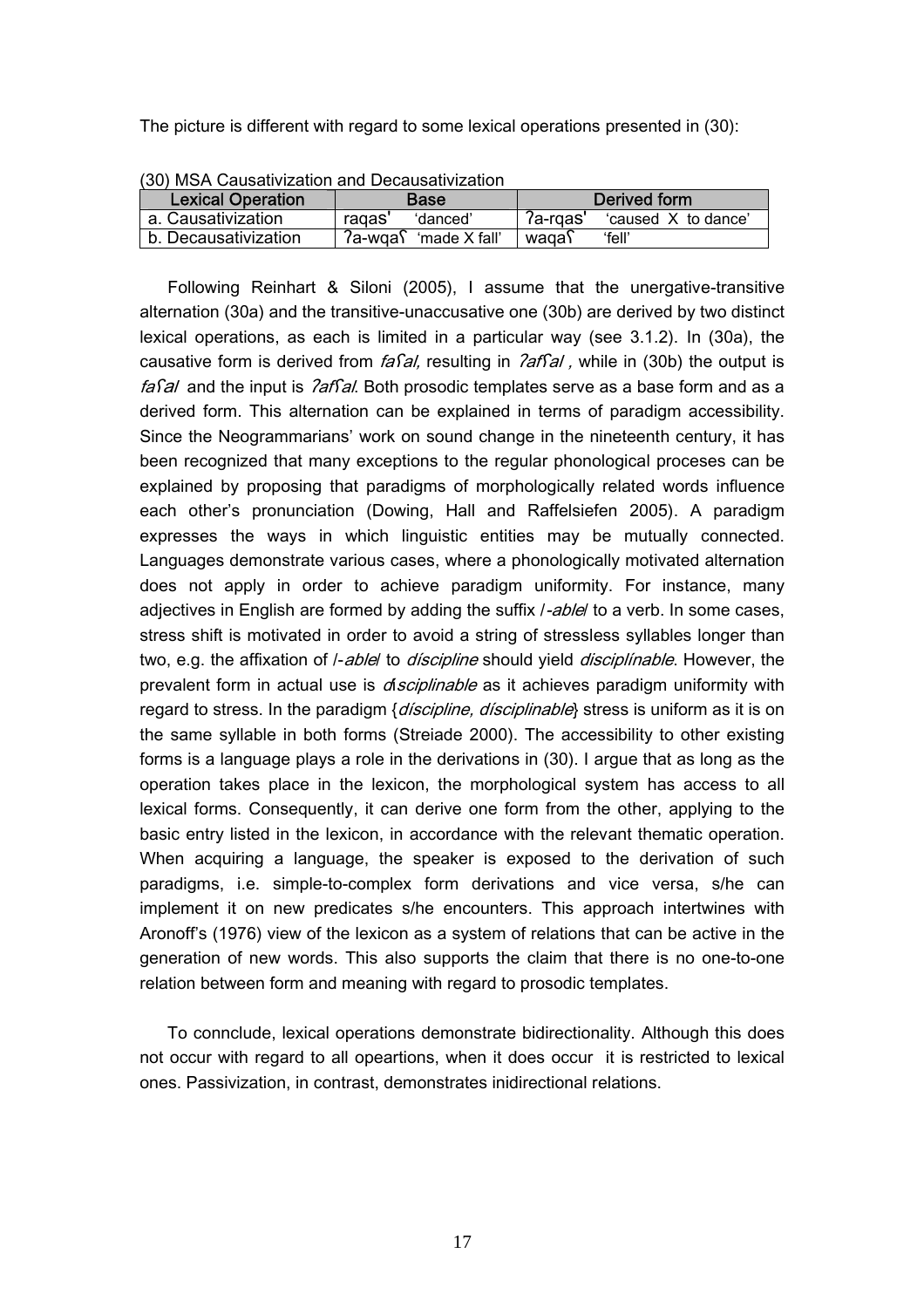### 6.3 Predictability

The derived forms of syntactic operations can be easily predicted, as the only change that occurs is the vocalic pattern. In contrast, the morphological output of lexical operations is unpredictable, as most operations have more than one possible input and output binyanim.

| <b>Lexical Operation</b> | Input                                | Output                                   | <b>Examples</b>                                                                                                                                           |
|--------------------------|--------------------------------------|------------------------------------------|-----------------------------------------------------------------------------------------------------------------------------------------------------------|
| Decausativization        | $fa$ al<br>faffal<br>?afʕal          | <b>?infa</b> sal<br>tafaิโal<br>faिal    | $\rightarrow$ ?inkasar<br>'broke'<br>kasar<br>$\rightarrow$ tafarrag<br>farraq<br>'separated'<br>$\rightarrow$ waqa $\Gamma$<br><i>่</i> ใawqaโ<br>'fell' |
| Causativization          | fa <b>S</b> al                       | faßal<br><b>?</b> afโal                  | $\rightarrow$ farrab<br>'drank'<br><b>farab</b><br>$\rightarrow$ ?argas'<br>'danced'<br>ragas'                                                            |
| Reflexivization          | $fa$ al<br>faffal<br>?afsal          | ?iftaโal<br>tafaิโal<br><b>?istaf</b> al | $\rightarrow$ ?irtafa $\Gamma$<br>rafa∫<br>'lifted'<br>$\rightarrow$ tajammal 'made pretty'<br>jammal<br>$2a$ and $\rightarrow$ $2i$ sta adda 'prepared'  |
| Reciprocalization        | $fa:$ Sal<br>fa <b>S</b> al<br>fasal | tafa:โal<br>fa:ʕal<br>tafa:Sal           | $\rightarrow$ tas'a:lah 'made peace'<br>s'a:laħ<br>$\rightarrow$ qa:tal 'fought'<br>qatal<br>$\rightarrow$ tama:dah 'praised'<br>madaħ                    |

(32) Hebrew possible input/output binyanim

| <b>Lexical Operation</b> | Input  | Output                          | <b>Examples</b>                                                                                                                              |
|--------------------------|--------|---------------------------------|----------------------------------------------------------------------------------------------------------------------------------------------|
| Decausativization        | hiffil | paโal<br>niffal<br>hitpasel     | hix?is<br>$\rightarrow$ ka?as<br>'angered'<br>hivhil<br>$\rightarrow$ nivhal<br>'frightened'<br>hirgiz $\rightarrow$ hitragez 'made X upset' |
|                          | pisel  | paʕal<br>hitpasel               | simeax $\rightarrow$ samax<br>'was happy'<br>'excited'<br>$\rightarrow$ hitrages<br>rige∫                                                    |
|                          | pasal  | niffal                          | $\rightarrow$ neheras<br>haras<br>'ruined'                                                                                                   |
| Causativization          | pasal  | hiffil<br>pisel                 | xatam $\rightarrow$ hextim<br>'signed'<br>lamad $\rightarrow$ limed<br>'studied $\rightarrow$ taught'                                        |
| Reflexivization          | pasal  | hitpasel<br>nif <sup>c</sup> al | $\rightarrow$ hitraxec<br>'washed'<br>raxac<br>→ niʃtaf<br>fataf<br>'washed'                                                                 |
|                          | pisel  | hitpasel                        | serek $\rightarrow$ histarek 'combed'                                                                                                        |
|                          | hiffil | nifsal                          | hiškiv $\rightarrow$ nifkav<br>'lay down'<br>hi $\int$ in $\rightarrow$ ni $\int$ an<br>'leaned'                                             |
|                          | hiffil | hitpasel                        | higniv $\rightarrow$ hitganev<br>'sneaked'<br>$\rightarrow$ hitromem<br>herim<br>'lifted'                                                    |
| Reciprocalization        | pasal  | hitpasel<br>niffal              | $\rightarrow$ hitlaxef<br>'whispered'<br>laxaſ<br>$\rightarrow$ nifgaf<br>'met'<br>paga∫                                                     |
|                          | pisel  | hitpasel                        | nifek<br>$\rightarrow$ hitnasek<br>'kissed'                                                                                                  |

As demonstrated in (31) and (32), there are several combinations of input and output forms for the same lexical operation. When the base form of decausativization is hif il, for example, its derived counterpart can be in pasal, niffal or hitpasel. There is no phonological or semantic basis to explain why the decausativized counterpart of *hirgiz* ('made X upset') is *hitragez* and not *nirgaz*, while the one of *hivhil* ('frightened') is *nivhal* and not *hitbahel* (32). It is important to point out that I do not claim the input-output possible forms of lexical operations are totally free. There is a limited set of forms for every operation, e.g. there would be no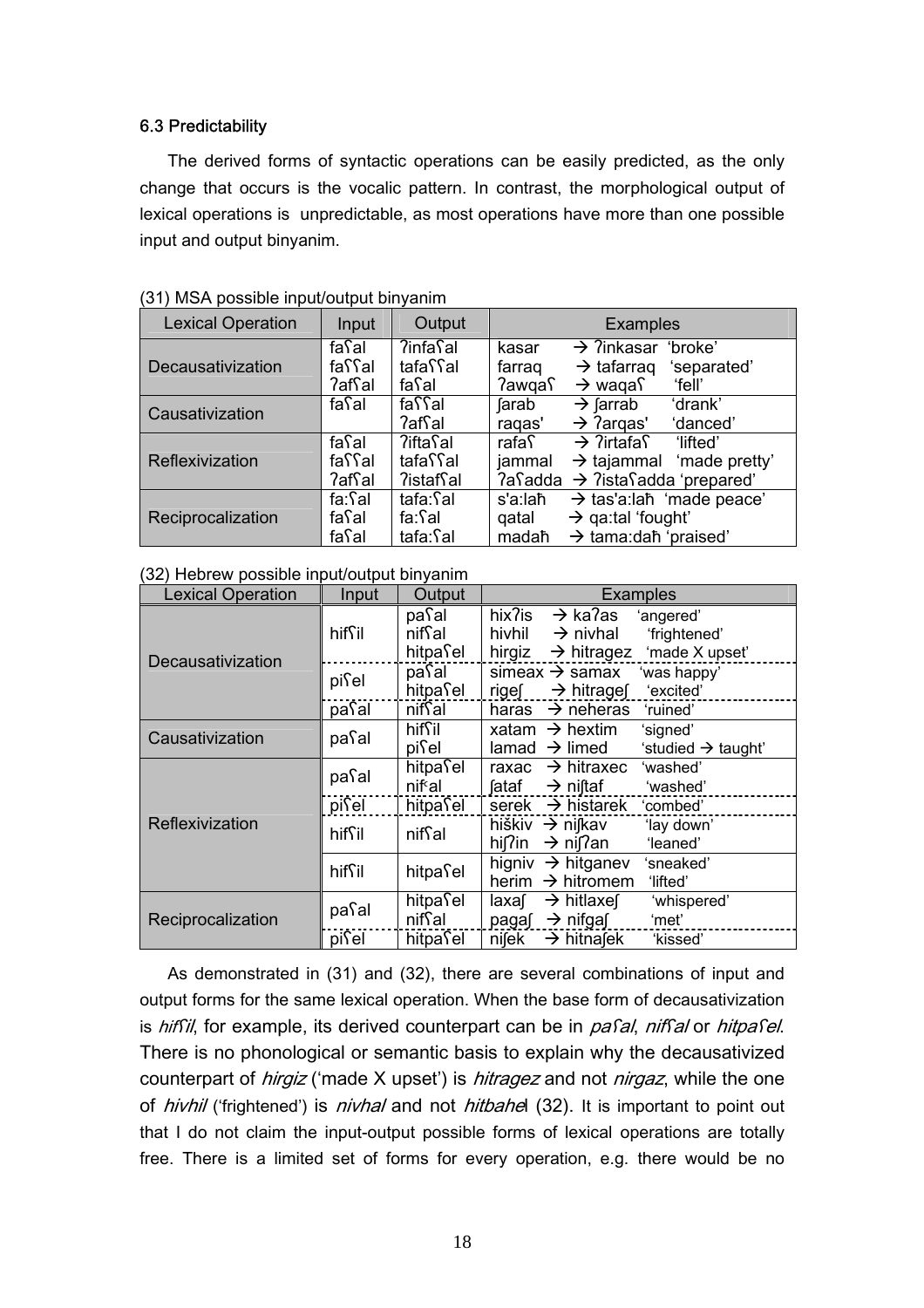reflexive or reciprocal predicate in binyan *?infa*sal in MSA or in binyan *pisel* in Hebrew. I do argue that this set of options is much more varied in comparison with the one of syntactic operations.

The low morphological predictability of lexical operations is also attested in the alternating forms of some lexically derived predicates. This alternation is manifested in the occurrence of the same verb in two binyanim. For example, the unaccusative alternate of *hirtiv* 'made wet' was originally derived in binyan *niffal* yielding *nirtav* 'became wet'. However, this derivation is unstable since many speakers use *hitpa<sup>ol</sup>* verb *hitratev* which bears the same meaning as *nirtav*. The reflexive verbs *nimrax* 'smeared oneself' and *nimtax* 'stretched oneself' also alternate with *hitmareax* and hitmateax respectively, while there is no change in their reflexive meaning.<sup>8</sup> Further data can be found in MSA, where verbs can have more than one morphological shape as their derived counterpart. The verb ragas' ('danced') has two possible causative alternates: raggas' and ?argas'. This does not occur with regard to passivization, as a transitive verb has a single passive counterpart.

I regard the possibility of alternating forms of the predicate as a unique feature of predicates derived in lexical operations. There is no such alternation in the morphological shape of passive forms, which are derived in syntax. This also correlates with the notion that as long as a predicate is in the lexicon, it is exposed to different changes. I regard alternation as one of them, in addition to nominalization, semantic drift and idiom formation (Horvath and Siloni 2005).

### 4.4. Summary: Two types of morpho-phonology

The following table summarizes the differences between the two kinds of operations, as discussed above.

| <b>Property</b>      | <b>Syntactic operations</b>            | <b>Lexical Operations</b>                                            |
|----------------------|----------------------------------------|----------------------------------------------------------------------|
| <b>Intrusiveness</b> | Limited to less<br>intrusive processes | All degrees of intrusiveness                                         |
| Directionality       | Unidirectionality                      | Bidirectionality, no regular<br>template for a specific<br>operation |
| Predictability       | Predictable                            | Unpredictable, varation of<br>forms                                  |

(33) Morpho-phonological properties of syntactic and lexical operations

The analysis proposed raises questions with regard to the role of morphophonology and its location and application with respct to other components of the grammar. The observed differences between passivization and the other thematic

 <sup>8</sup> Note that these verbs are derived from the *pa>al* transitive verbs *matax* and *marax* respectively.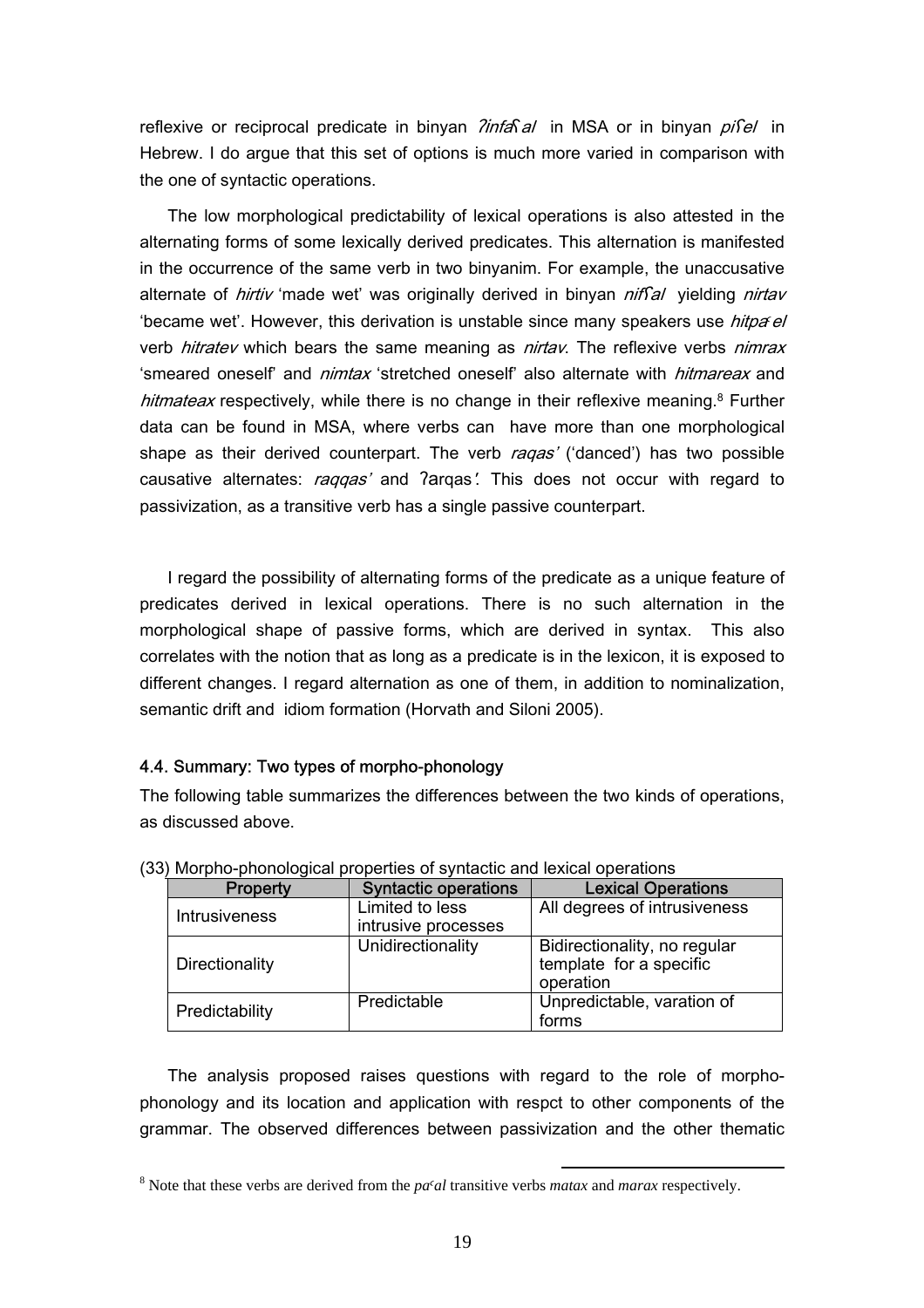operations challenges the theory of Distributed Morphology (hereafter DM). The framework of DM (Halle & Marantz 1993) postulates a theory of the grammar without lexicalist assumptions (Contra to Chomsky 1970). DM includes a number of distributed, non-computational lists as Lexicon replacements; the structure of grammar without a unified Lexicon contains three lists. The first list, termed as the "narrow lexicon," contains the atomic roots of the language and the atomic bundles of grammatical features. The sets of grammatical features are determined by UG and perhaps by language-particular (but language-wide) principles. This list most directly replaces the Lexicon as it provides the units that the syntax operates with. The second list is called "Vocabulary," provides the phonological forms for the terminal nodes from the syntax. The Vocabulary includes the connections between sets of grammatical features and phonological features, and thus determines the connections between terminal nodes from the syntax and their phonological realization. The Vocabulary is non-generative but expandable. The Vocabulary items are underspecified with respect to the features of the terminal nodes from the syntax; they compete for insertion at the terminal nodes, with the most highly specified item that does not conflict in features with the terminal node winning the competition. The third list, called "Encyclopedia"is the list of special meanings. The Encyclopedia lists the special meanings of particular roots, relative to the syntactic context of the roots, within local domains. As with the Vocabulary, the Encyclopedia is non-generative but expandable. DM is widley correlated with the notion of Late Insertion (Marrantz 1993). Late Insertion is the hypothesis that the phonological expression of syntactic terminals is provided only during the mapping of elemets to Phonological Form (PF). Syntactic categories are considered purely abstract, having no phonological content. Phonological expressions, i.e. Vocabulary Items, are inserted only after syntax in a process called Spell-Out. This process involves the association of phonological pieces (Vocabulary items) with abstract morphemes.

This approach stands in contradiction with the analysis presented in this section. Thematic opeartions different morph-phonological behaviour. Assuming that thematic arity opeartions can apply in a different components, every different locus shows relatively different (thought partially overlapping) morpho-phonological manifestation. Adopoting late insertion would fail to explain these differences in form, as it predicts that the phonological material is always inserted after syntax, regardless of the component where arity opeartions take place. Aronoff (1976) shows that the domain of derivational morphology is governed by distinct principles that are essentially unrelated to those governing syntactic structures, by assigning derivational processes to the lexicon. From the point of view of syntax, the structures produced in the lexicon are opaque. These structures may have intrenal structure, but it is not subject to manipulation by the rules of syntax. The latter treats lexical items as integral atomic units. This notion is parallel to the distinction between the two types of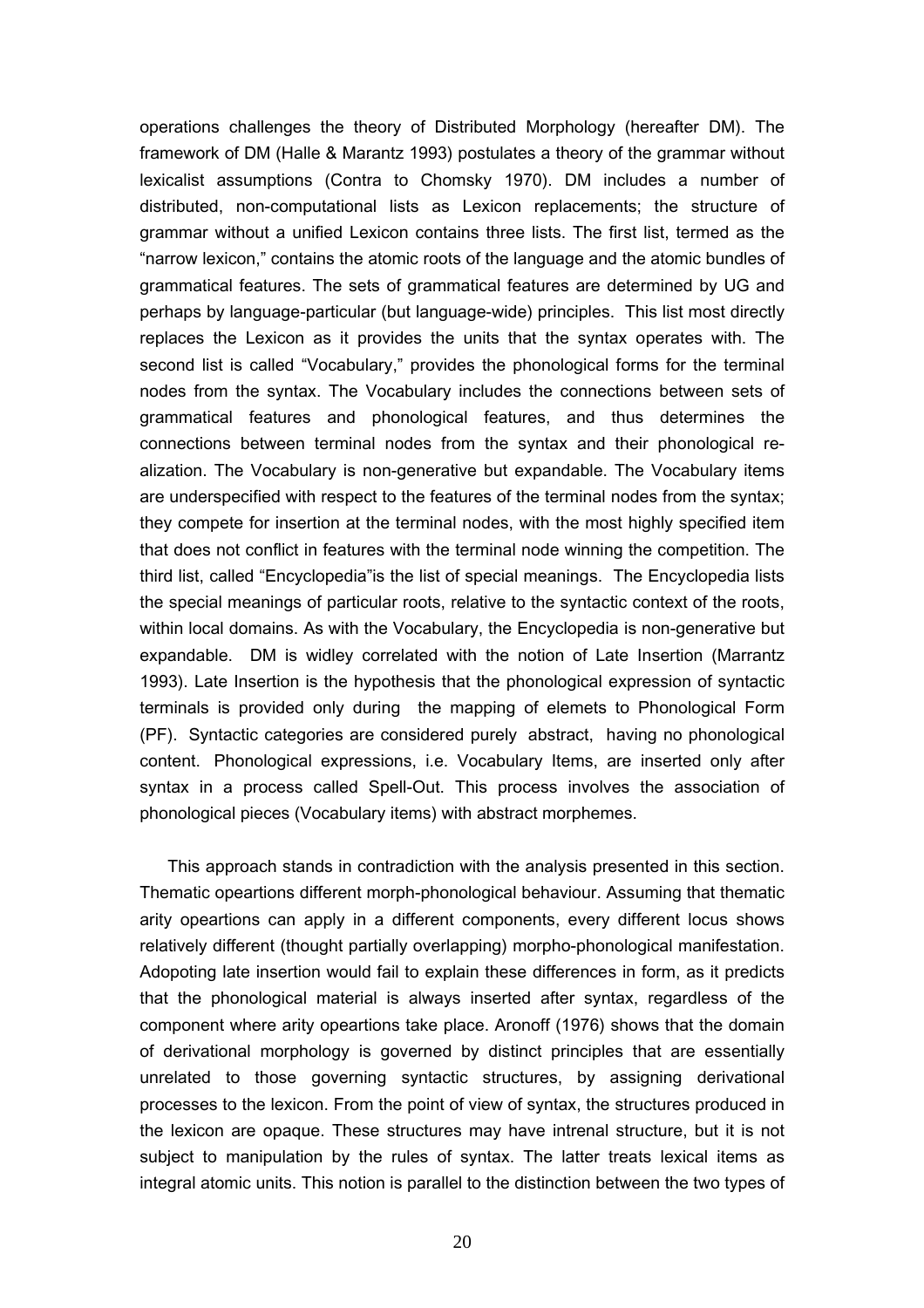arity operations. As the syntactic component cannot manipulate theta grids, it has a different kind of access to the structure of words, i.e. it can alter their structure applying different machanisms than the lexicon. This provides partial support to the Lexicalist Hypothesis (Chomsky 1970), whose basic premise is the independence of syntax and word-structure. While there is evidence that the elements of morphological structure and of sentence strucyure can overlap (Anderson 1992), the content of the lexicaliost hypothesis re represented by the separation of the syntactic and the lexical components. Morpho-phonology seems to be active in both parts of the grammar, the lexicon and the syntax. The manner in which in applies is different in every component with regard to the manipulation of word structure. The analysis intertwines with the notion of parallel morphology (Borer 1991). It supports the existence of an autonomous morphological component that interactes with both the lexicon and the syntax, to which it is not reducible. This observation points out to the location of morphology with respect to other components of the grammar. Morphology can be found in more than one place; some of it is in the lexicon while another of portion of it is in the syntax.

## 7. Conclusions

In this paper, I have shown the correlation between morpho-phonology and the theta system. I began by exhibiting the morpho-phonological processes, which verbs undergo when deriving new predicates from existing entries in the lexicon. After dividing the thematic operations into lexical and syntactic ones, I demonstrated that these two kinds of operations exhibit relatively different patterns of morphophonological processes. The Lex-Syn parameter turns out to be responsible for crosslinguistic variation exhibited by reflexives (Reinhart & Siloni 2005), reciprocals (Siloni 2005), and middles (Marelj 2004). Moreover, it seems that languages are consistent regarding the setting of the parameter. This facilitates parameter setting during acquisition, since evidence from various sources (operations) converges to set the choice. The morpho-phonological properties observed in this paper reveal another aspect of this parameter and strengthen this claim. Lexical operations are characterized by bidirectionality, low predictability and a wide range of intrusive morpho-phonological processes. In contrast, syntactic operations are predicatable, apply in one direction and are limited to relatively less intrusive morphological processes.

The analysis reveals the interaction between arity operations and morphophonological processes, thereby supporting the existence of a lexicon-morphology interface as well as a syntax-morphology interface. The analysis also supports the word-based approach (Aronoff 1976). Specifically, it demonstrates the superiority of stem modification over root extraction, which does not discriminate between lexical and syntactic operations, making it virtually impossible to account for the observed generalizations.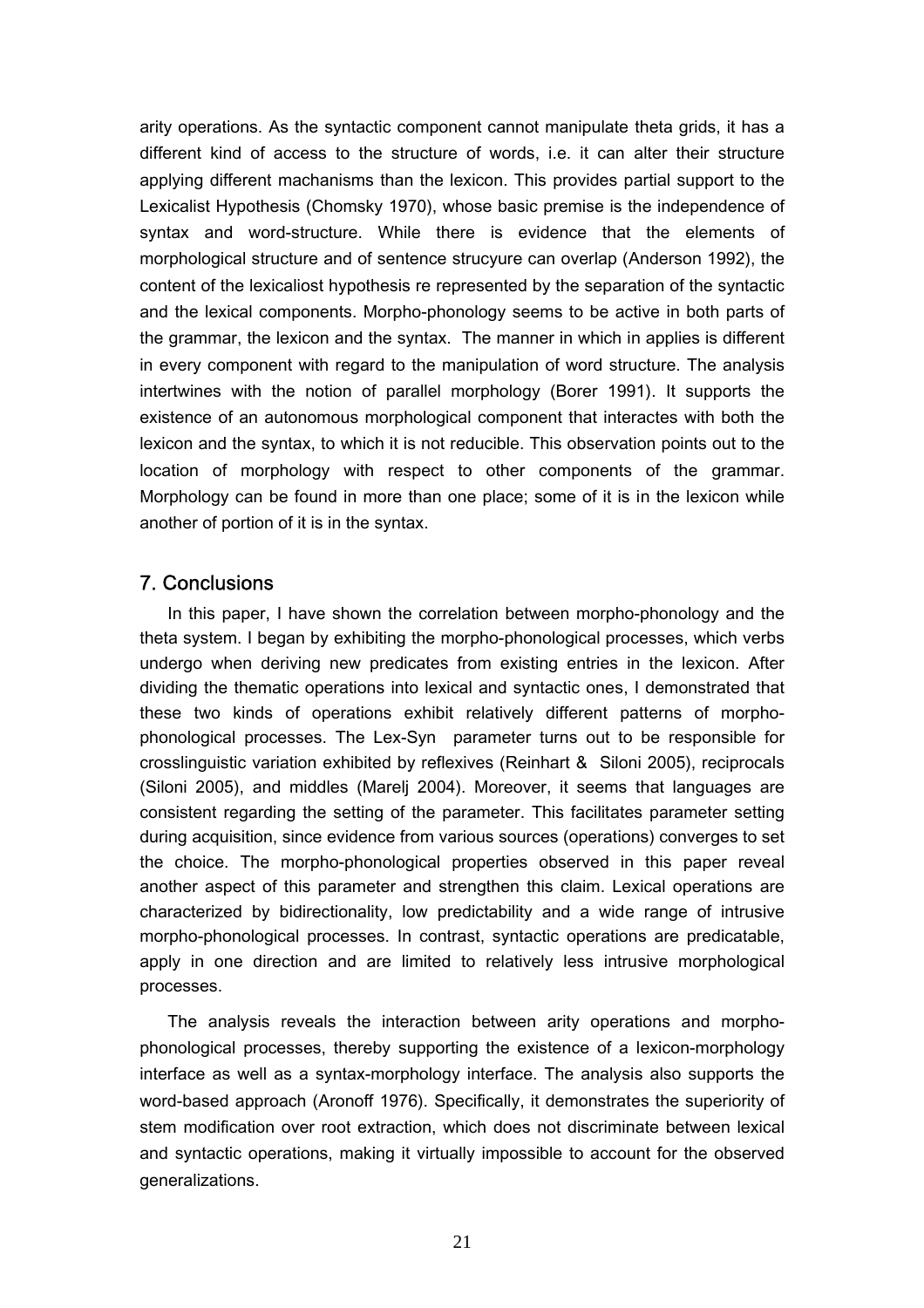### REFERENCES

- Anderson, Stephan R. 1992. A-Morphous Morphology. Cambridge: Cambridge University Press.
- Aronoff, Mark. 1976. Word Formation in Generative Grammar. MIT Press, Cambridge, Mass.
- Aronoff, Mark. 1994. Morphology by itself. Stems and inflectional classes: Binyanim as Inflectional Classes. MIT Press, Cambridge, Mass.
- Bat-El, Outi. 1986. *Extraction in Modern Hebrew Morphology*. MA Thesis, UCLA.
- Bat-El, Outi. 1989. Phonology and word structure in Modern Hebrew. Ph.D. Dissertation, UCLA.
- Bat-El, Outi. 1994. "Stem modification and cluster transfer in Modern Hebrew". NLLT 12: 572-596.

Bat-El, Outi. 2002. "Semitic verb structure within a universal perspective". J. Shimron (ed.) Languages Processing and Acquisition in Languages of Semitic, Rootbased, Morphology. Amsterdam: John Benjamins. pp. 29-59.

- Bat-El, Outi. 2004. Consonant identity and consonant copy: The segmental and prosodic structure of Hebrew reduplication. Ms., Tel-Aviv University.
- Bolozky, S. 1978. Word formation strategies in Hebrew verb system: Denominative Verbs. Afroasiatic Linguistics 5: 1-26.
- Borer, Hagit. 1991. "The causative-incohative alternation: A Case study in Parallel Morphology". The Linguistic Review 8.
- Chierchia, Genaro. 2004 (written 1989). "A Semantic for Unaccusatives and its Syntactic Consequences". In The Unaccusativity Puzzle, ed. by Artemis Alexiadou, Elena Anagnostopoulou, and Martin Everaert. 288-331.Oxford: Oxford University Press.Dowing, L., A. Hall, and R. Raffelsiefen (eds.) 2005. Paradigms in **Phonological Theory. Oxford University Press.**
- Chomsky, Noam. 1970. ."Remarks on Nomonalizations.". R. Jacob and P. Rsoenbaum (eds.) Readings in English Transformational Grammar, 184-221.
- Dowing, Laura J., T.A. Hall and Renate Raffelsiefen (eds.) 2005. Paradigms in **Phonological Theory. Oxford University Press.**
- Friedman, Marc Ariel. 2000. Experiencing verbs in French. Lecture in the Lexicon Workshop. Utrecht, October 2000.
- Halle, Morris. & Alec. Marantz. 1993. "Distributed Morphology and the Pieces of Inflection". K. Hale and S. Jay Keyser (eds.) The View from Building 20, MIT Press, Cambridge, 111-176.
- Horvath, Julia. and Tali Siloni 2005. Active lexicon: Adjectival passives. Talk presented at the Semitic Workshop, Glow 28, University of Geneva.
- Laks, Lior 2004. Lexical Causativization: A case study of Arabic and Hebrew. MA Seminar Paper, Tel-Aviv University.
- Laks, L. 2006. The Interaction between Morphology and Thematic Arity Operations: Evidence from Standard Arabic. A Talk presented in The Twentieth Annual Symposium on Arabic Linguistics, Western Michigan University.
- Marantz, A. 1995. A Late Note on Late Insertion. In Explorations in Generative Grammar, ed. Young-Sun Kim, et. al. Hankuk Publishing Co., Seoul, 396- 413.
- Mareli, Marijana. 2004. *Middles and argument structure across languages*. Ph.D. Dissertation. OTS. University of Utrecht.
- McCarthy, John. 1981. "A prosodic theory on nonconcatenative morphology". LI 12: 373-418.
- McCarthy, John. and Alan Prince. 1990. "Foot and word in Prosodic Morphology: The Arabic broken plural". NLLT8: 209-283.
- McCarthy, John. 1993. Templatic Forms in Prosodic Morphology. Proceedings of FLSM.
- Pesetsky, David. 1995 Zero Syntax: Experiencer and Cascades. Cambridge, Mass.: MIT Press.